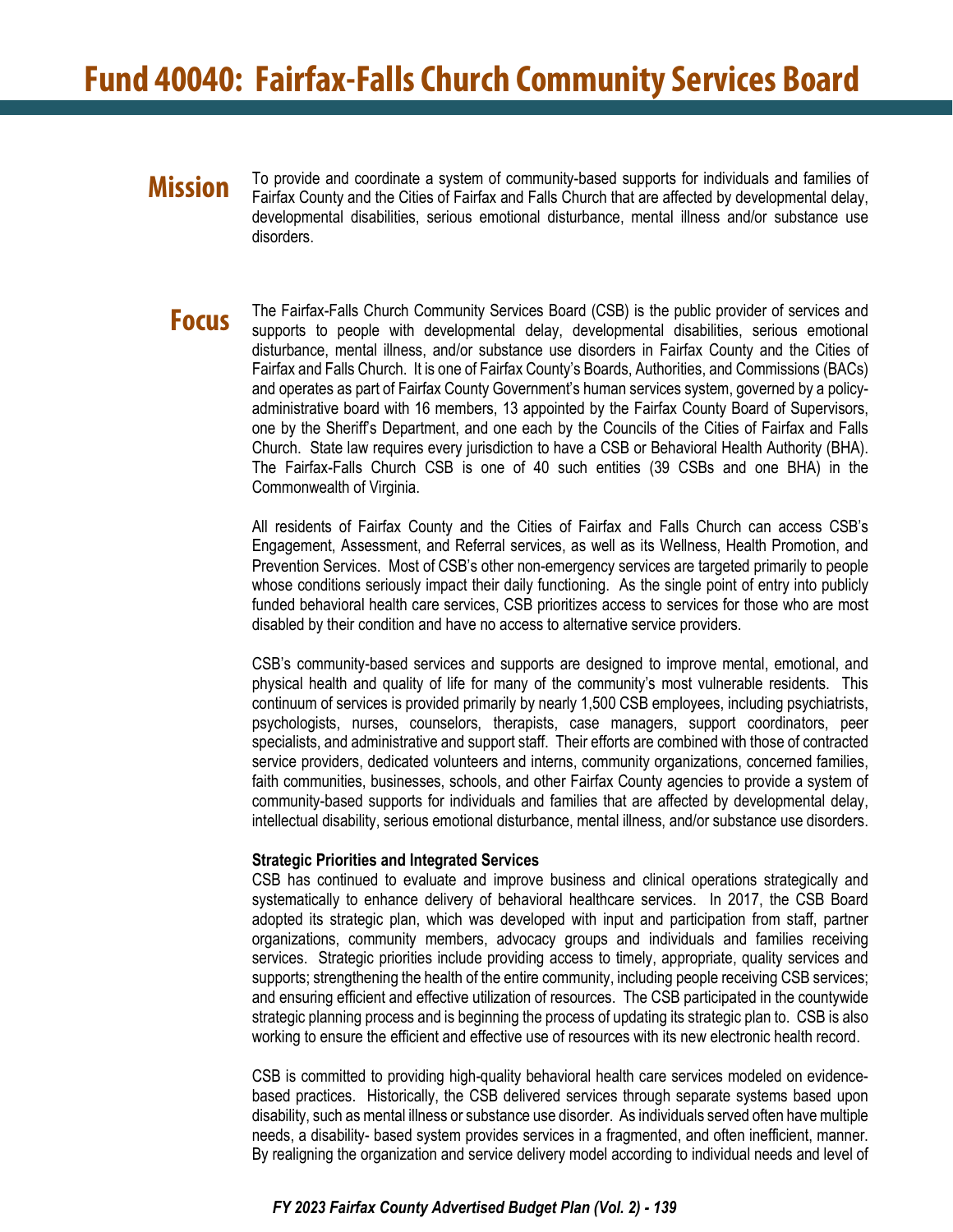care required, which is a best practice in recovery-oriented services, the CSB is better able to provide the right services at the right time, increasing the likelihood of successful outcomes at reduced cost. In addition, CSB is in the process of clearly defining processes to be used for determining the frequency and level of care individuals receive based upon their individual need.

CSB continues to integrate services and incorporate evidence-based practices. For instance, CSB merged mental health and substance use disorder outpatient and case management services to target resources and supports to individuals with co-occurring mental illness and substance use disorders. In addition, CSB assessment staff members are now all trained to assess for substance use disorders as well as for mental health and co-occurring disorders. Adults and children can walk into the Merrifield Center, without prior appointment, and receive a free, face-to-face screening to determine if they meet CSB priority access guidelines for services. If they do meet the guidelines, they can be seen that same day, often by the same staff member, for a full assessment. With this improved, more efficient system, people who need CSB services no longer have to wait weeks for assessments.

The integration of primary and behavioral health care continues to be a strategic priority for CSB and the County Health and Human Services System. The CSB is committed to meeting the goals of the "triple aim": to improve each person's experience of care and overall health, and to perform in a costeffective manner. The Merrifield Center is an excellent example of how CSB is integrating service delivery. Inova Behavioral Health, Neighborhood Health's CHCN, and the Northern Virginia Dental Clinic provide services on the building's fourth floor, and a pharmacy is available on the second floor. Having multiple services at one site allows individuals to access and receive comprehensive and coordinated services – for behavioral and primary health care – in an integrated manner.

Also located at the Merrifield Center is the Merrifield Crisis Response Center (MCRC) for individuals with mental illness, developmental disabilities, and co-occurring substance use disorders who come in contact with the criminal justice system. The MCRC serves as a key intercept point of the County's "Diversion First" initiative. Law enforcement officers can transfer custody of individuals who need mental health services to a specially trained officer at the MCRC 24/7/365, where emergency mental health professionals can provide clinical assessment and stabilization, as well as referral and linkage to appropriate services. Medical clearance is now on site at the MCRC, which will help to reduce lengthy wait times for individuals at local emergency departments and expedite transfer of custody throughout the medical assessment process.

Another priority for CSB and Fairfax County is the need for suicide prevention and intervention strategies. In Virginia, suicide is the second leading cause of death among 10 to 24-year-olds. CSB continues to offer online Kognito suicide prevention training. These tools are currently being used successfully in Fairfax County Public Schools and are a training requirement for school faculty and staff. The online training is interactive and focuses on skill-building for effective communication and intervention with someone who is experiencing psychological distress. It is available, at no cost, to anyone in the community at [https://www.fairfaxcounty.gov/community-services-board/training/](https://www.fairfaxcounty.gov/community-services-board/training/suicide-prevention)  [suicide-prevention.](https://www.fairfaxcounty.gov/community-services-board/training/suicide-prevention) CSB also continues to support a contract with PRS/CrisisLink to provide a crisis and suicide prevention text line and call-in hotline, which are broadly promoted throughout the County and Fairfax County Public Schools (FCPS). CSB has a lead role with the regional Suicide Prevention Alliance of Northern Virginia (SPAN), launched by the Northern Virginia Health Planning Region II (Planning District 8) with grant funding from the Virginia Department of Behavioral Health and Developmental Services (DBHDS). The group includes regional stakeholders from the community, CSBs, schools, and advocacy groups. SPAN coordinates and implements a regional suicide prevention plan, expanding public information, training, and intervention services throughout the broader Northern Virginia community.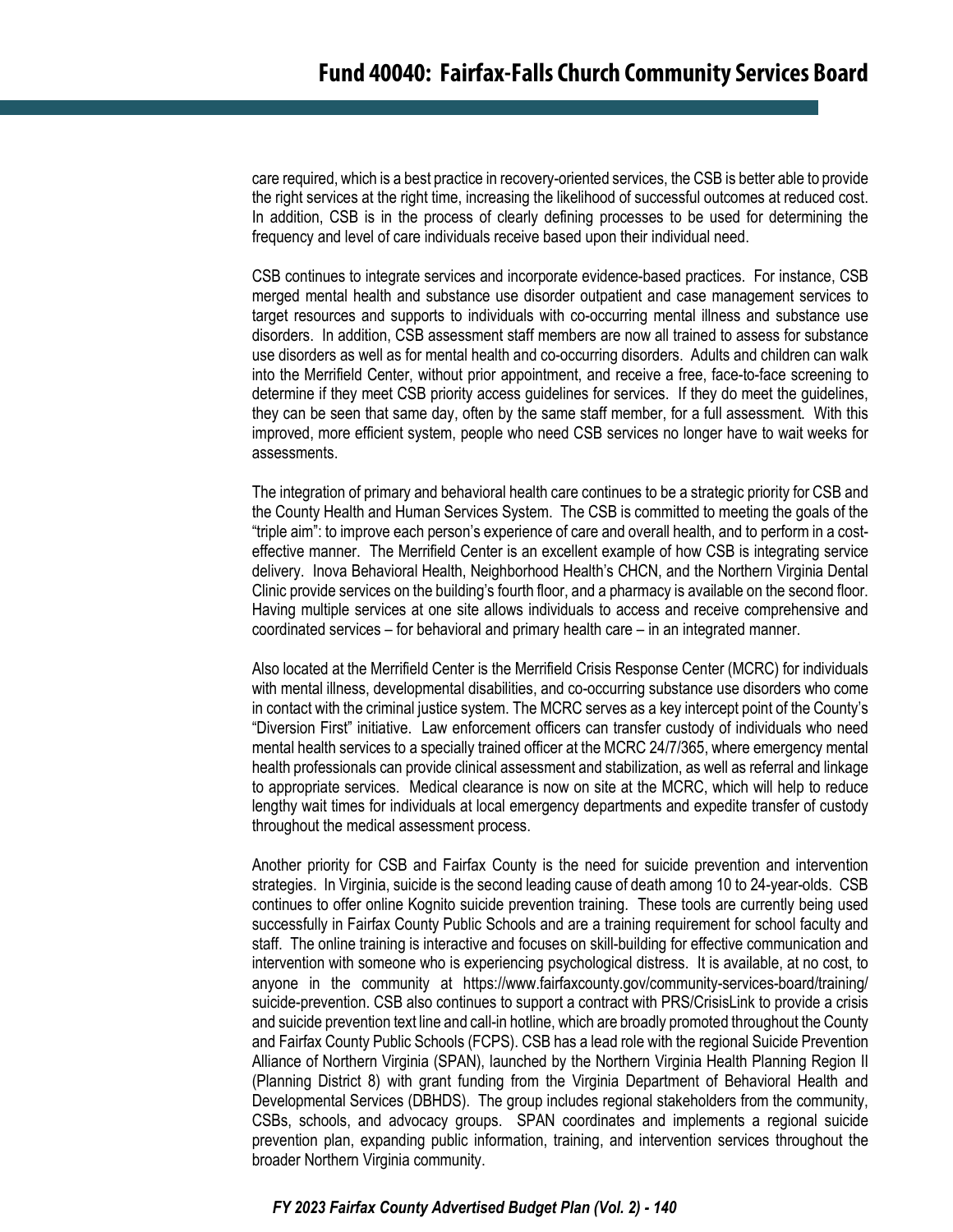CSB continues to provide a nationally certified Mental Health First Aid (MHFA) program that introduces key risk factors and warning signs of mental health and substance use problems, builds understanding of their impact, and describes common treatment and local resources for help and information. As part of the County's Diversion First initiative, CSB provides MHFA training to the Office of the Sheriff's jail-based staff, Fire and Rescue personnel, and other first responders.

CSB recognizes and supports the uniquely effective role of individuals who have experienced mental illness or substance use disorders and who are themselves in recovery. People can and do recover and are well-suited to help others achieve long-term recovery. Within the behavioral health care field, this service is known as peer support services. CSB continues to expand its use of peer support specialists across the continuum of services for substance use/co-occurring disorders. The Peer Outreach Response Team (PORT) is now receiving overdose referrals directly from police in addition to fire & rescue.

CSB has also integrated cross-system supports. CSB's intern and volunteer program contributes significantly to the agency's overall mission, with volunteers and interns providing support to individuals and families throughout the CSB service continuum. Internships also provide an excellent training ground for future clinicians in CSB's workforce and community. In FY 2021, the intern and volunteer program had 42 participants who provided 6,968 hours of service to the CSB community. Based on the Virginia Average Hourly Value of Volunteer Time, as determined by the Virginia Employment Commission Economic Information Services Division, the value of these services in FY 2021 was \$198,867.

#### **Identified Trends and Future Needs**

In the dynamic field of behavioral health care, multiple influences such as changes in public policy and community events shape priorities and future direction. Some of the current trends on the horizon include:

#### Behavioral Health Workforce Planning

The pandemic exacerbated a workforce crisis in medical and behavioral health care. CSB is encountering significant staff vacancies in critical service positions, with an average of 150 vacancies as of September 2021. With these ongoing vacancies only heightening service challenges due to lack of qualified clinical staff needed to operate community programs, CSB is focused on increasing its workforce planning efforts.

Most of the CSB's clinical positions, including in the areas of nursing, behavioral health, developmental disabilities, and substance use disorders, require mandated specialty degrees, certifications, and licensure, as determined by ever-evolving state laws and licensing requirements. Due to these requirements, most health care related employers in our area are competing for the same group of qualified candidates.

CSB's recruitment efforts were a strategic priority in FY 2021 and will remain critical to attract qualified talent and to ensure the retention of existing talent. Efforts include incentivizing referral, recruitment, and retention and one-time hiring bonuses for vacant positions that are chronically hard to fill. Additionally, conducting employee surveys for newly hired/existing staff and conducting staff exit interviews have been prioritized. The CSB Human Resources and Finance departments have also done a salary compression analysis for hard to fill positions, including 466 clinicians.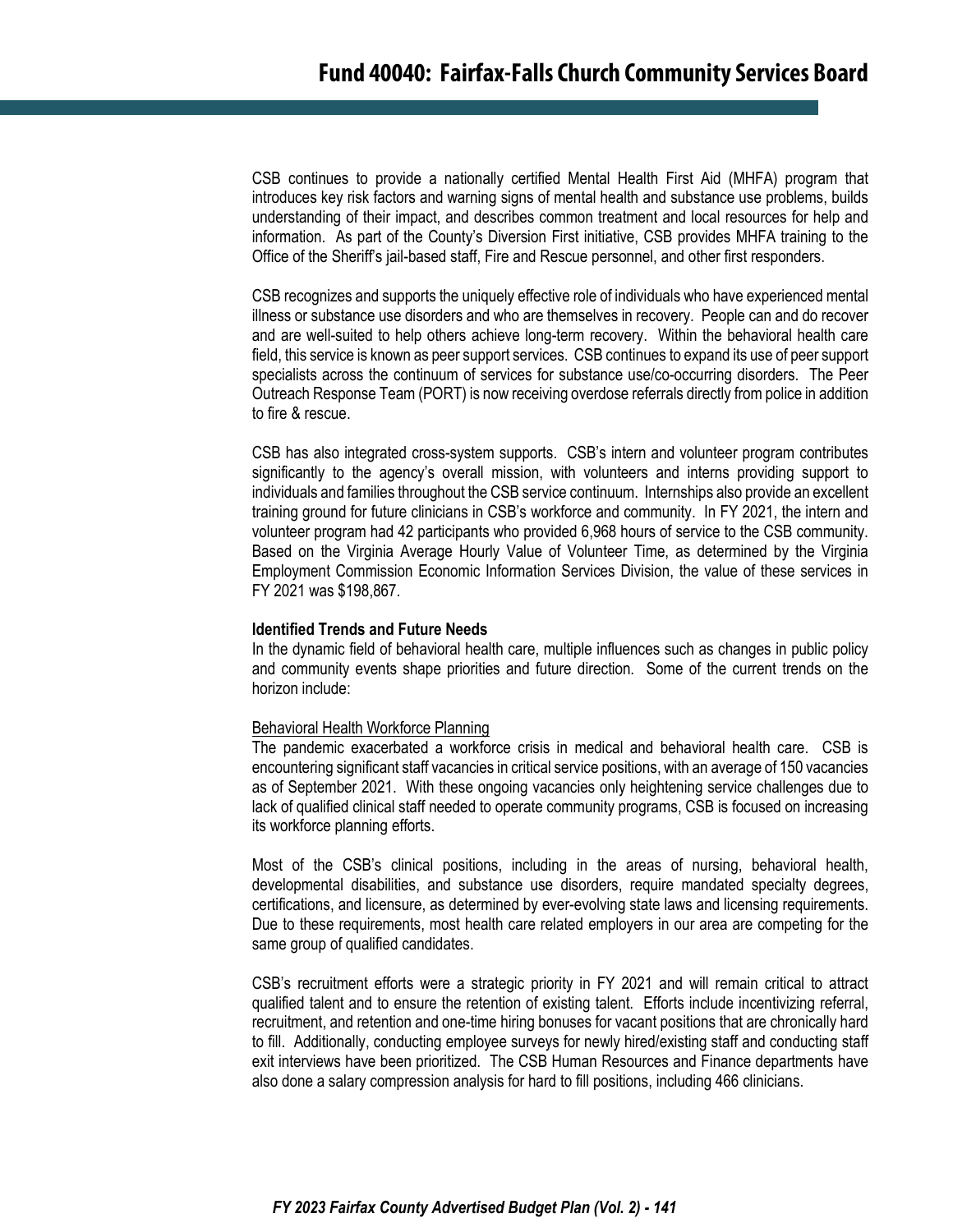#### Diversion First

Fairfax County's Diversion First initiative, launched in FY 2016, offers alternatives to incarceration for people with mental illness, developmental disabilities, and co-occurring substance use disorders who come in contact with the criminal justice system for non-violent offenses. The goal is to intercede whenever possible to provide assessment, treatment, or needed supports. Diversion First is designed to prevent repeat encounters with the criminal justice system, improve public safety, promote a healthier community, and is a more cost-effective and efficient use of public funding.

The Merrifield Crisis Response Center (MCRC) serves as a key intercept point of Diversion First. Located with CSB's Emergency Services at the Merrifield Center, the MCRC operates as an assessment site where specially trained police officers and deputy sheriffs are on duty to accept custody when a patrol officer from Fairfax County law enforcement or neighboring jurisdictions brings in someone who is experiencing a mental health crisis and needs to receive a CSB mental health assessment. The ability to transfer custody at the MCRC enables patrol officers to return quickly to their regular duties and facilitates the efficient provision of appropriate services for the individual in crisis.

The court system now has multiple diversion-oriented initiatives underway. CSB has been working in partnership with the courts to provide direct support for the Veterans Treatment Docket, the Drug Court, and the Mental Health Docket. The CSB also collaborates with Court Services to service individuals in the Supervised Release Program, which provides intensive supervision in the community instead of incarceration. Each of these efforts seeks to enhance an individual's linkage to treatment services and, in doing so, aims to reduce recidivism.

Diversion First is also focused on connecting individuals to treatment before a behavioral crisis begins or at the earliest possible state of system interaction. A strong crisis services continuum, including behavioral health call centers, crisis response teams, and crisis stabilizations units remain key to these efforts. The CSB also continues to support the County's efforts toward creating a coresponder model.

The goal for the future is a robust, coordinated County-based local diversion system to interrupt the cycle of court and legal system involvement experienced by many who have mental illness, substance use disorders, developmental disabilities, and behavioral issues. Full implementation of Diversion First will require not only a sustained commitment from County, city, and community leaders, but also additional investments from the Commonwealth to support the full continuum of crisis services.

#### Increased Use of Heroin and Other Opiates

Across Virginia, the number of fatal overdoses set a record high with about 2,300 fatalities in calendar year 2020, more than a 40 percent increase from 2019. In the Fairfax Health District (including Fairfax County and the cities of Fairfax and Falls Church), opioids are the number one cause of unnatural death, with 94 opioid deaths in 2020, all but six of these fatalities were due to fentanyl. Alarmingly, hospitals in the Fairfax Health District reported a 38 percent increase in the number of emergency room visits for opioid overdoses (including heroin and non-heroin) in 2020 relative to 2019. The number of such visits is also trending higher during the first half of 2021, indicating that the opioid epidemic continues to profoundly impact the community.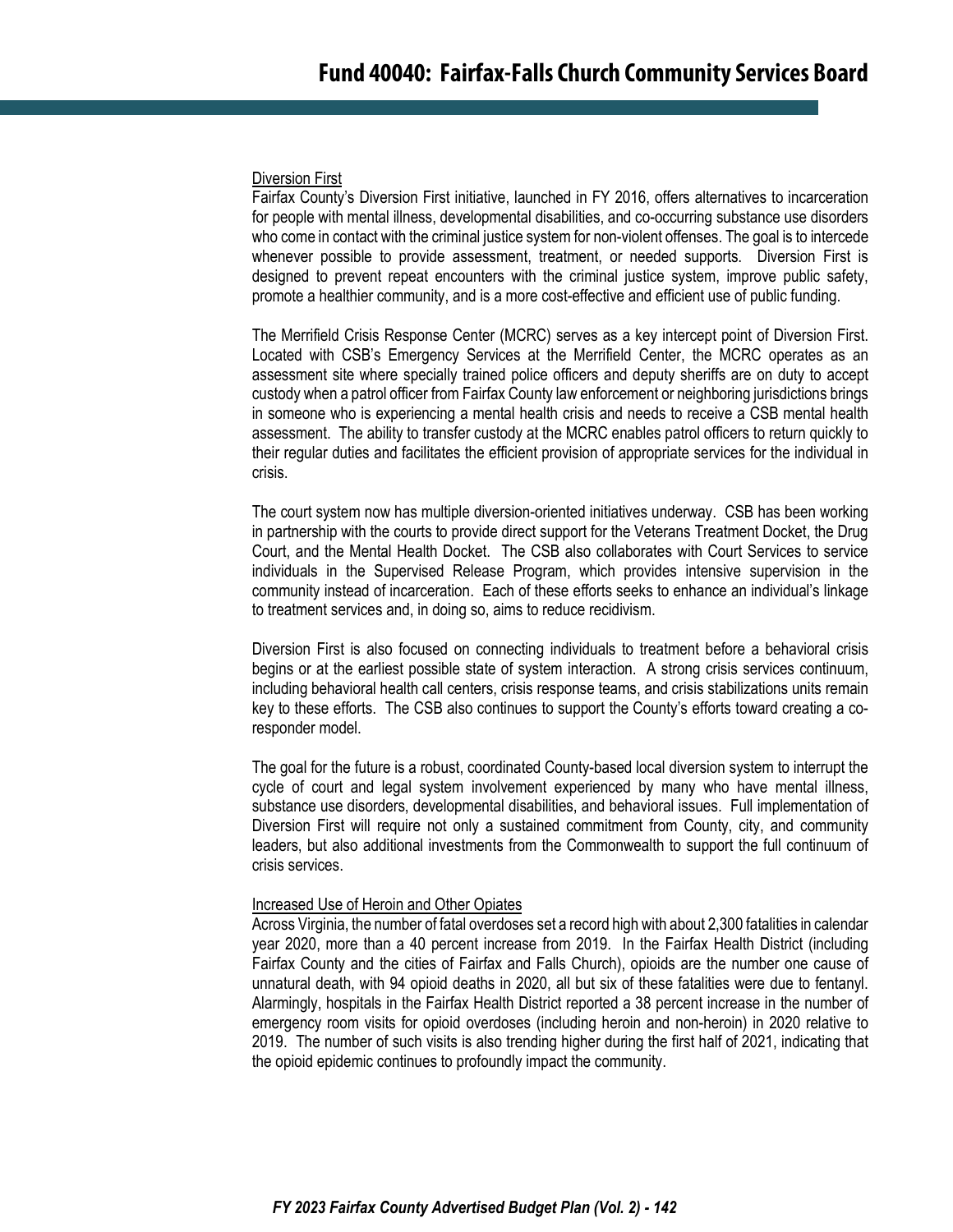Individuals who are using heroin or any other type of opioid have priority for CSB substance use disorder services and can walk into the Merrifield Center, without prior appointment, to receive a screening and assessment for services. CSB also continues to expand the use of Medication Assisted Treatment (MAT), which involves the provision of medications plus nursing services, community case management, and in-home supports to help individuals remain opioid-free. To promote recovery and community inclusion, CSB is expanding peer support services to help meet the needs of various populations. Additional peer support specialists are being used across the continuum of services for substance use/co-occurring disorders. CSB is also expanding its telehealth services, which was expedited through changes to federal and state rules/regulations during the COVID-19 pandemic. Many of these changes will remain in the future. This is positive for CSB's substance use treatment services as innovative solutions are needed to ensure timely treatment and access to needed medications.

In addition to providing treatment, CSB is the lead County agency for the education component of the County's Opioid and Substance Abuse Task Force. CSB provides frequent community and media presentations about opioid use and resources for treatment. CSB's community efforts also include training non-medical personnel to administer the life-saving opioid-reversal medication naloxone.

#### Virginia Legislative Reforms

Building on mental health reforms made in recent years, the 2017 Virginia General Assembly enacted STEP-VA, (System Transformation Excellence and Performance in Virginia), which mandates that CSBs provide new core behavioral health services.

All CSBs initiated the first two services, same day access to mental health screening and primary health care screening, before the July 1, 2019, deadline. The seven remaining services were originally mandated to begin by July 1, 2021, but implementation deadlines are now dependent on funding being allocated for each of the remaining seven core services. Some funding was allocated for peer support crisis services, veterans services, and outpatient services and the Regional Crisis Call Center (which will be designated Virginia's 988 mental health and suicide crisis hotlines, a federal effort required to be in effect by July 16, 2022) in FY 2020. However, at no point during the four years of STEP-VA implementation has the Commonwealth provided adequate funding to implement the newly mandated services.

The implementation of mandated STEP-VA services is further complicated by the nationwide shortage in the behavioral health work force, compounded by salary compression for CSB staff and attrition rates, and impacted by the administrative burden of evolving regulatory requirements for service delivery. As additional mandates are implemented, the chasm between the funding the state provides and the actual costs of providing such services in Fairfax County continues to grow. This funding gap was further exacerbated as the Commonwealth began approving new behavioral health reform mandates that operate in tandem with STEP-VA, such as the recently established Marcus Alert initiative (enacted during the 2020 General Assembly special session). The Marcus Alert initiative looks to ensure behavioral health experts are involved in emergency responses related to mental health and substance use issues. The law requires CSBs to create local protocols and establish either a mobile crisis or community care teams. As Fairfax County and the CSB continue making significant local investments in community behavioral health services, including the strong crisis continuum, funding for state mandates is critical. The state has not provided sufficient funding for STEP-VA or Marcus Alert implementation.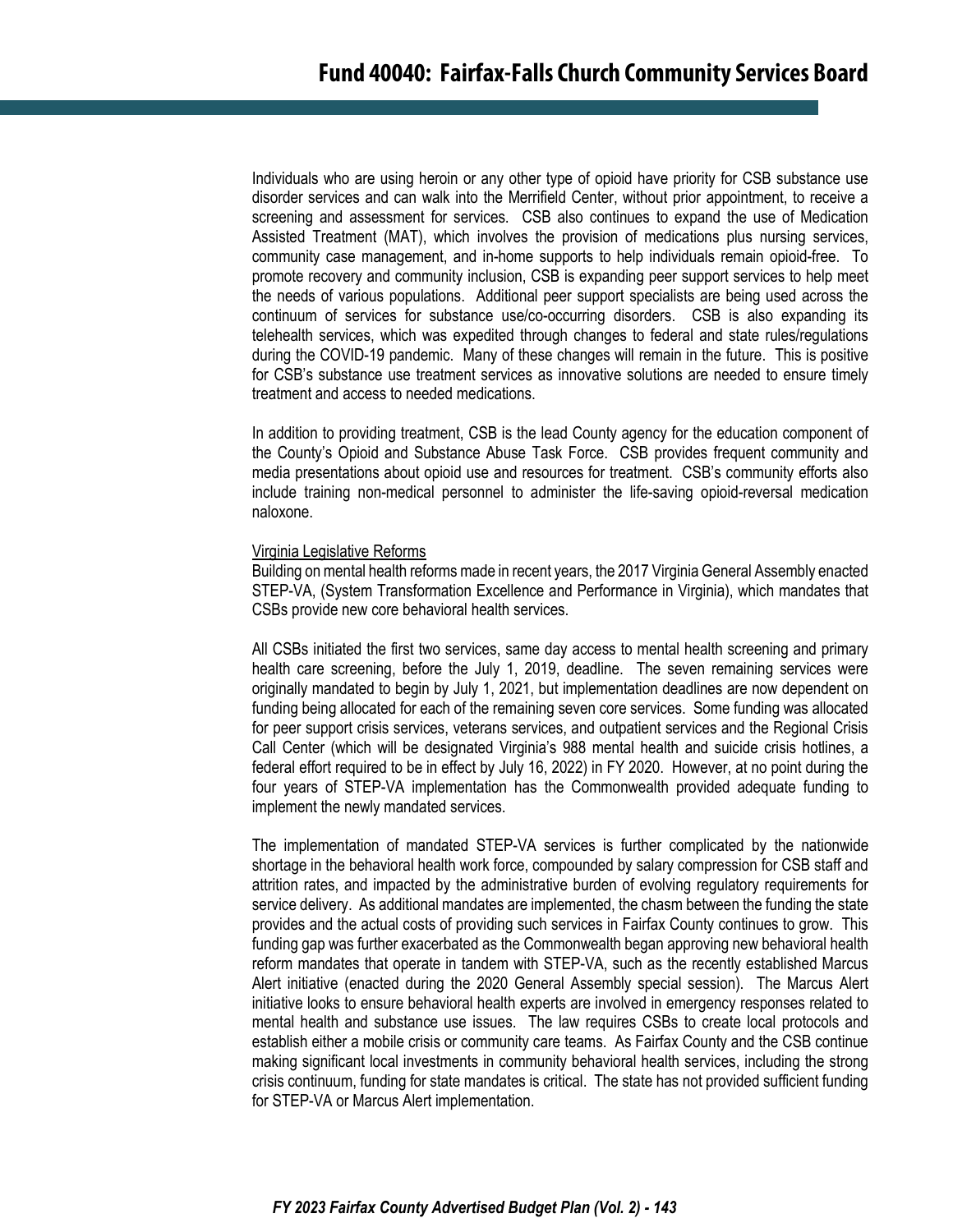#### Behavioral Health System Transformation and Managed Care

Driven by Medicaid expansion and Virginia's worsening state hospital bed crisis, the Virginia Department of Medical Assistance Services (DMAS) is implementing a new state model in collaboration with DBHDS to bring significant changes to Medicaid-funded behavioral health services. Medicaid is the single largest payment source for many of Virginia's mental health providers. The Behavioral Health Redesign for Access, Value and Outcomes project, Project BRAVO, is moving the state away from a Medicaid system with strict screening criteria for psychiatric services, which has led to many patients not receiving care until symptoms reached a crisis point, requiring hospitalization. Medicaid now covers three new services: Assertive Community Treatment (ACT), partial hospitalization, and intensive outpatient. In December 2021 DBHDS and DMAS implemented six new services. All these services had the goal of strengthening the behavioral healthcare system crisis continuum. These services included Multi-systemic Therapy (MST), Functional Family Therapy (FFT), Mobile Crisis Intervention, 23-hour crisis stabilization, Community-Based Crisis Stabilization, and Crisis Stabilization Unit. With the exception of 23-hour crisis stabilization, which doesn't exist anywhere in the commonwealth yet, the CSB either directly operates or partners with a contractor to provide each of these new services.

In FY 2018, Virginia moved from a fee-for-service delivery model into a managed care model for individuals who receive both Medicare and Medicaid. Many CSB clients are affected by this change, which impacts not only business operations, as CSB works with new managed care companies, but also clinical operations, as CSB clinicians partner with managed care organizations' care coordinators to ensure that medical necessity criteria are met. CSB staff have helped affected clients navigate the transition to managed care and have continued to ensure quality services are provided. However, CSB must navigate the rules of six managed care organizations (insurance providers) to provide and bill for services. Staff will continue to focus on ways to meet the goal of maximizing revenue recovery. It will be important for the CSB to partner with the managed care organizations and leadership at the Department of Medical Assistance Services (DMAS) to help implement streamlined and standardized business processes to alleviate any future financial strain.

#### The Hospital Bed Crisis

The General Assembly recognizes the need to ensure that private or state psychiatric beds are available for individuals who meet the criteria for temporary detention. With this goal in mind, legislation passed in 2014 requires state facilities to accept Temporary Detention Orders (TDOs) when at least eight other hospitals have denied services and are at the eight-hour mark of an Emergency Custody Order (ECO). As a result, Virginia's nine state mental health hospitals are under tremendous strain. For much of FY 2021, state hospitals remained at critical levels with utilization at or above maximum capacity statewide. Additionally, COVID-19 amplified the state hospital bed crisis as staffing issues at hospitals impacted bed availability and led to the temporary closure of admissions at certain state hospitals.

The Extraordinary Barriers List (EBL) is a measure of community capacity to meet the individual needs in the community in state hospitalization. Individuals on the EBL exacerbate the bed crisis by retaining individuals who could be discharged if there was appropriate community capacity to meet their needs. This inadequate community capacity remains one of the main contributing factors to the bed crisis. In the last quarter of FY 2021, Fairfax had 14 individuals on the EBL, of which 13 needed a 24-hour residential community placement. Based on the cost of this level of care in the Fairfax-Falls Church CSB directly operated, vendor operated, or regionally contracted programs, between \$745,096 and \$1,210,986 would allow these 13 individuals to move into the community and free up critical state hospital bed space. The NVMHI average cost per patient day in FY20 was \$1,043.60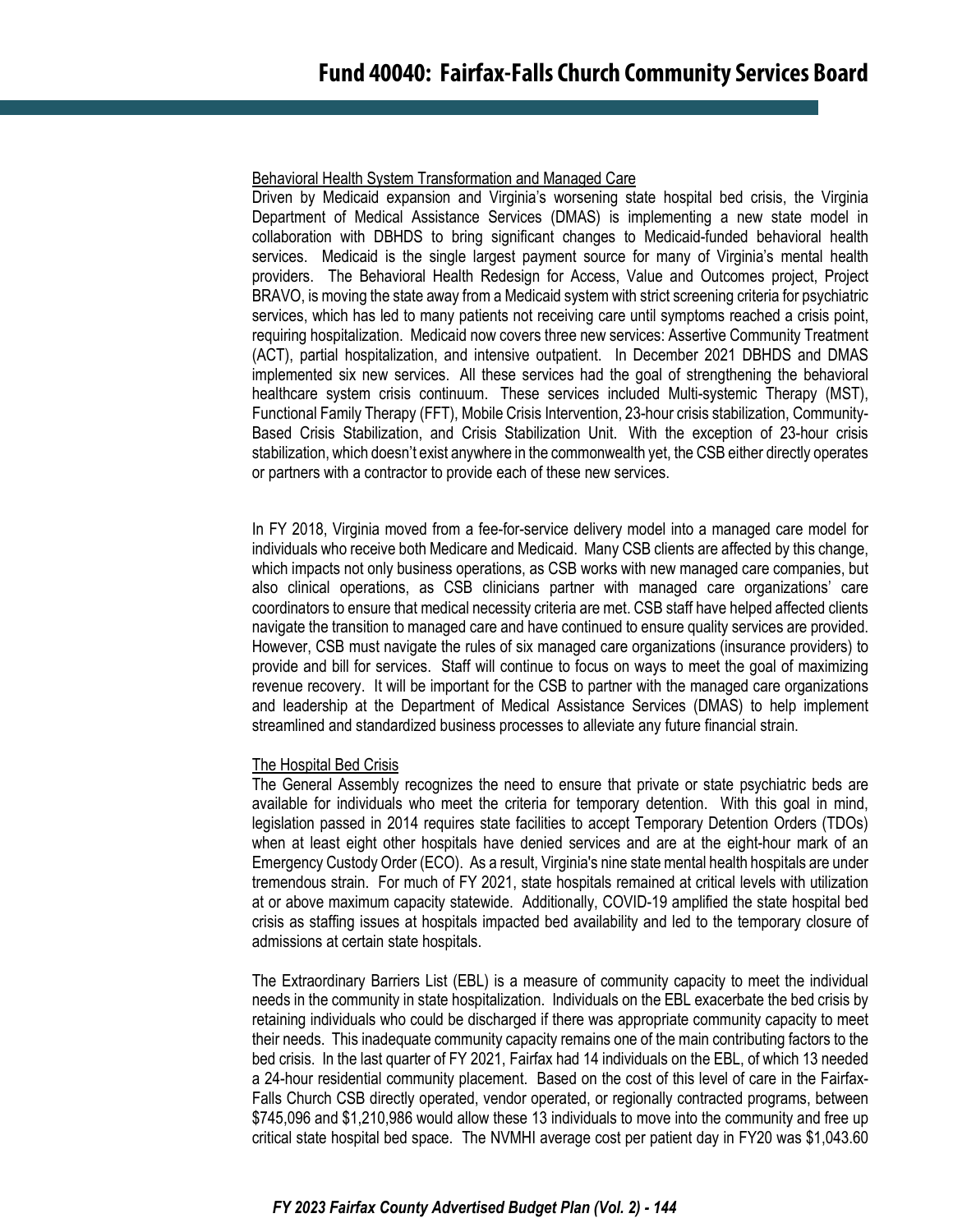and thus the cost to keep these individuals hospitalized for one year is \$4,951,882, far greater than the cost to provide appropriate community based residential services

Fairfax County and the CSB continue to implement strategies to address the bed crisis. The ongoing local investments in behavioral health services help ensure one of the lowest per capita hospitalization rates in the Commonwealth (6 citizens per every 100,000 compared to the statewide average of 15 per 100,000). The Fairfax-Falls Church CSB and other CSBs in the region also continue efforts to increase Temporary Detention Order (TDO) acceptance rates at private hospital partner facilities to decrease TDOs at state hospitals. CSB has also dedicated two full- time staff to continuously search for vacant psychiatric hospital beds.

#### Developmental Disabilities Services

The CSB continues to experience significant change as the Commonwealth works to make progress under the 2012 United States Department of Justice Settlement Agreement (DOJSA). The Commonwealth closed institutions (training centers), shifted services into the community and restructured Medicaid waiver funding to comply with the agreement. The redesigned waivers only partially address the chronic underfunding of community services, and waiver rates continue to be well below the cost of providing necessary services due to high costs of real estate and service delivery in Northern Virginia. Without sufficient Medicaid waiver reimbursement rates, providers will continue to struggle with increasing capacity.

The Northern Virginia Training Center (NVTC) in Fairfax County closed in January 2016. Before NVTC closed, CSB support coordination staff had helped transition all 89 Fairfax-Falls Church individuals from NVTC into new homes and services. CSB continues to work with Fairfax-Falls Church individuals residing at the remaining training centers and will soon help other Fairfax-Falls Church residents, who in the past had been placed in nursing homes and out-of-state facilities, to move back into the community where possible.

The new requirements for enhanced support coordination include monthly, rather than quarterly, face-to-face visits, increased monitoring, and extensive documentation. The DOJSA also requires enhanced support coordination services for certain individuals on the Medicaid Waiver waitlist, those with waivers who live in larger group homes, or have other status changes. With the Commonwealth unable to exit the settlement agreement at the assigned date of July 1, 2021, DBHDS has continued to implement new service requirements to the CSB. The number and complexity of these new requirements accompanied with the short implementation timeline is making it extremely challenging for CSBs to appropriately partner with DBHDS to help them meet their DOJ settlement agreement requirements. It is expected that these requirements will continue well into 2023, as the DOJ has made clear the agreement will continue until all settlement provisions have been met.

Pursuant to DOJSA, CSBs throughout the Commonwealth are now the single point of eligibility determination and case management for individuals with developmental disabilities. As a result, CSB's role and oversight responsibility have grown, and the number of people served is increasing. This increase in demand and responsibility has led to resource challenges, including insufficient public and private provider capacity, insufficient Medicaid waiver rates for the Northern Virginia area, and insufficient state/federal funding to support the system redesign costs. For CSB to manage the workload of coordinating support for individuals receiving new Medicaid waivers, it is estimated to require one new support coordinator position for every 20 new Medicaid waivers. CSB staff are also working to meet the case management needs of more than 2,684 Fairfax-Falls Church residents on the state waiting list for Medicaid waivers.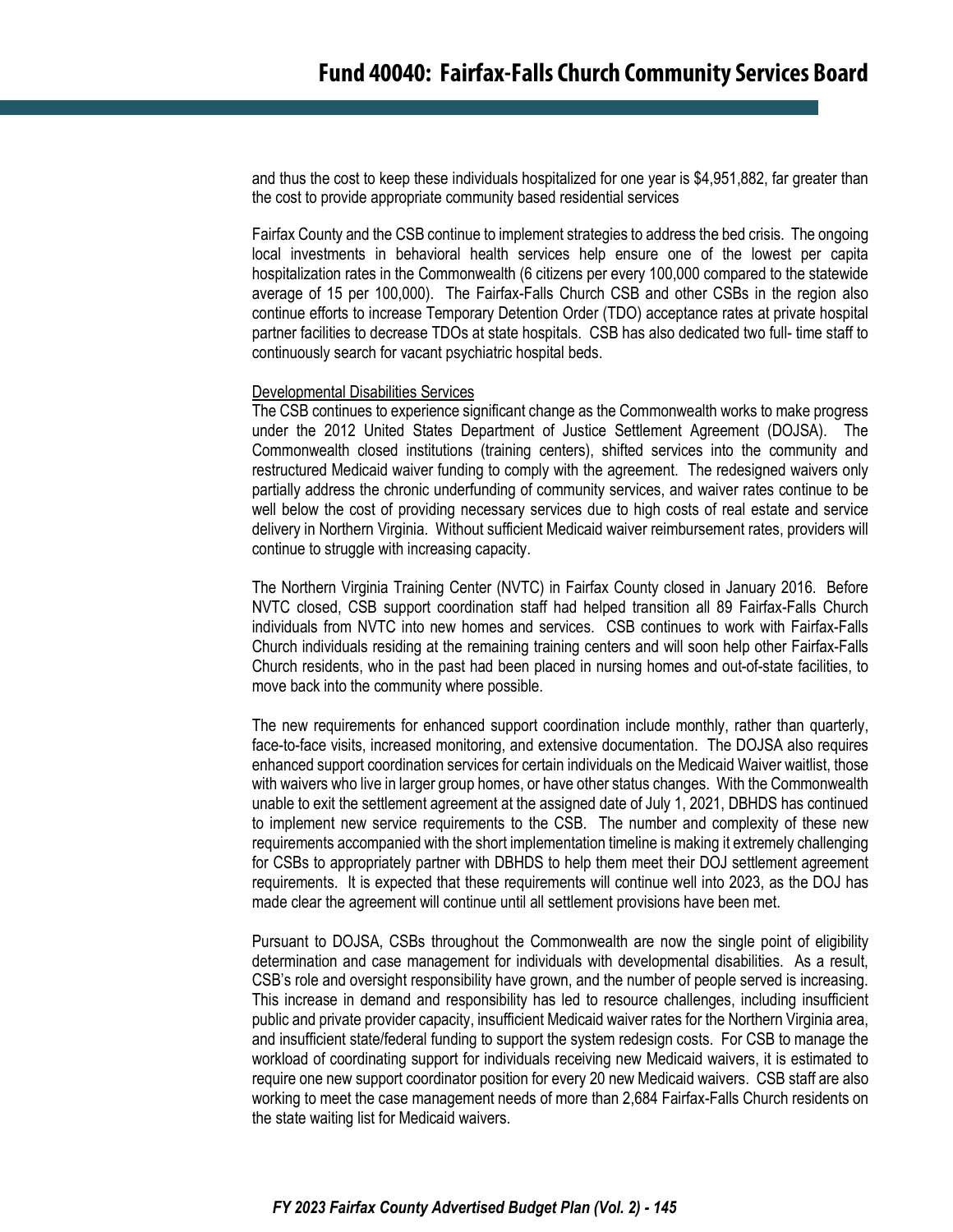#### Employment and Day Services

The number of special education graduates with developmental disabilities seeking employment and day support services after graduation continues to place demands on the CSB. Services provided to these individuals are largely funded through local dollars. CSB transition support coordinators work with students and their families to identify day and employment options and possibilities.

As directed by the Board of Supervisors, CSB worked with Human Services agencies and the Welcoming Inclusion Network to develop options for funding various levels of services for EDS and presented these options to the Board of Supervisors on December 11, 2018. While these efforts continued in FY 2022, CSB EDS continued to make significant adjustments due to the pandemic.

#### **Relationship with Boards, Authorities, and Commissions**

As one of the County's official Boards, Authorities, and Commissions (BACs), the CSB works with other BACs and numerous other community groups and organizations. It is through these relationships that broader community concerns and needs are identified, information is shared, priorities are set, partnerships are strengthened, and the mission of the CSB is carried out in the community.

Examples include:

- Alcohol Safety Action Program Local Policy Board
- [Community Action Advisory Board \(CAAB\)](http://www.fairfaxcounty.gov/BACS/BoardDetails.aspx?BoardID=23341)
- [Community Criminal Justice Board \(CCJB\)](http://www.fairfaxcounty.gov/BACS/BoardDetails.aspx?BoardID=22004)
- [Community Policy and Management Team \(CPMT\), Fairfax-Falls Church](http://www.fairfaxcounty.gov/BACS/BoardDetails.aspx?BoardID=22005)
- Community Revitalization and [Reinvestment Advisory Group](http://www.fairfaxcounty.gov/BACS/BoardDetails.aspx?BoardID=100502)
- [Criminal Justice Advisory Board \(CJAB\)](http://www.fairfaxcounty.gov/BACS/BoardDetails.aspx?BoardID=23310)
- [Fairfax Area Disability Services Board](http://www.fairfaxcounty.gov/BACS/BoardDetails.aspx?BoardID=26510)
- [Fairfax Community Long-Term Care Coordinating Council](http://www.fairfaxcounty.gov/BACS/BoardDetails.aspx?BoardID=100082)
- [Health Care Advisory Board](http://www.fairfaxcounty.gov/BACS/BoardDetails.aspx?BoardID=23320)
- Oversight Committee on Drinking and Driving
- Fairfax County Redevelopment and Housing Authority
- [Planning Commission](http://www.fairfaxcounty.gov/BACS/BoardDetails.aspx?BoardID=23327)
- [Northern Virginia Regional Commission](http://www.fairfaxcounty.gov/BACS/BoardDetails.aspx?BoardID=23404)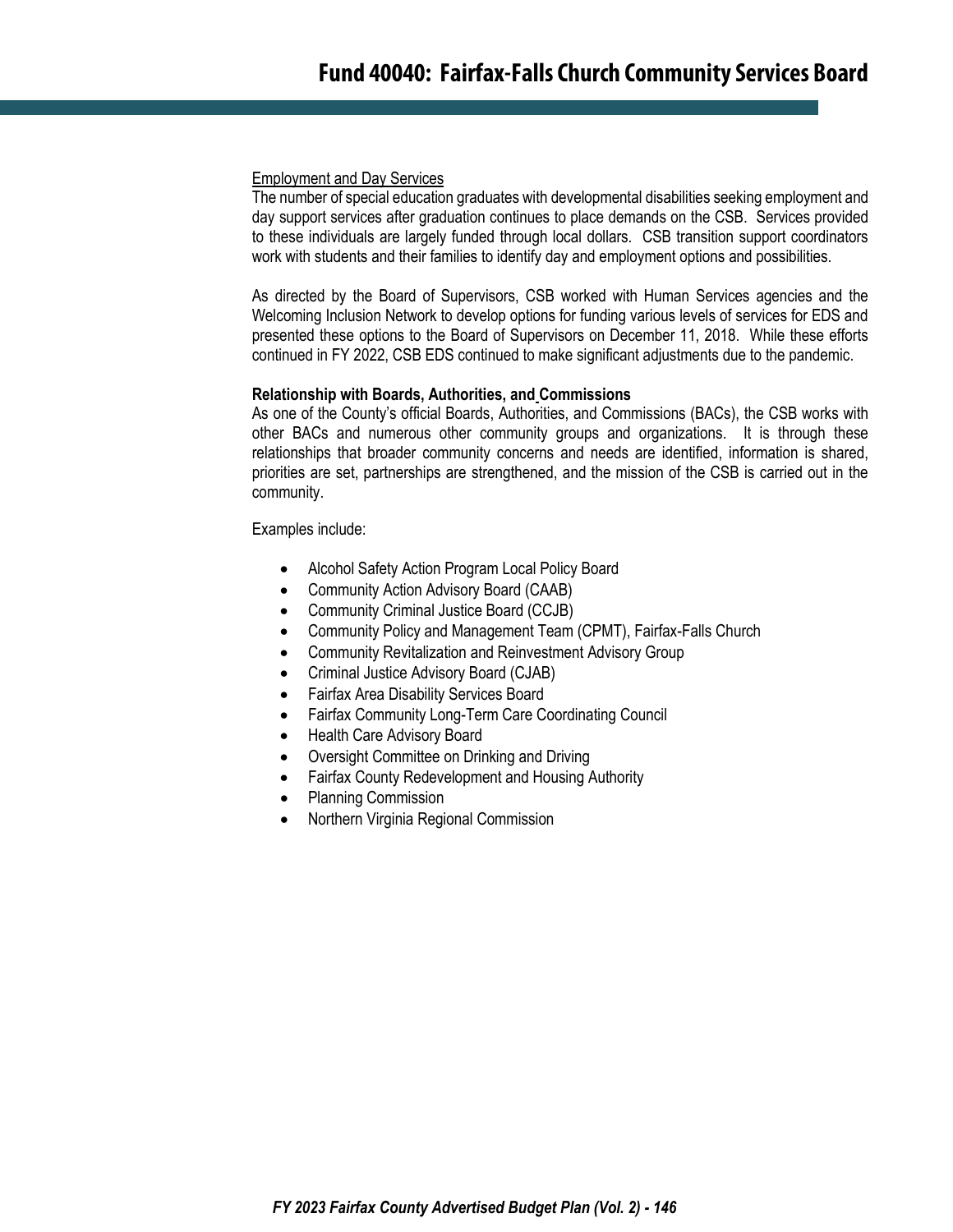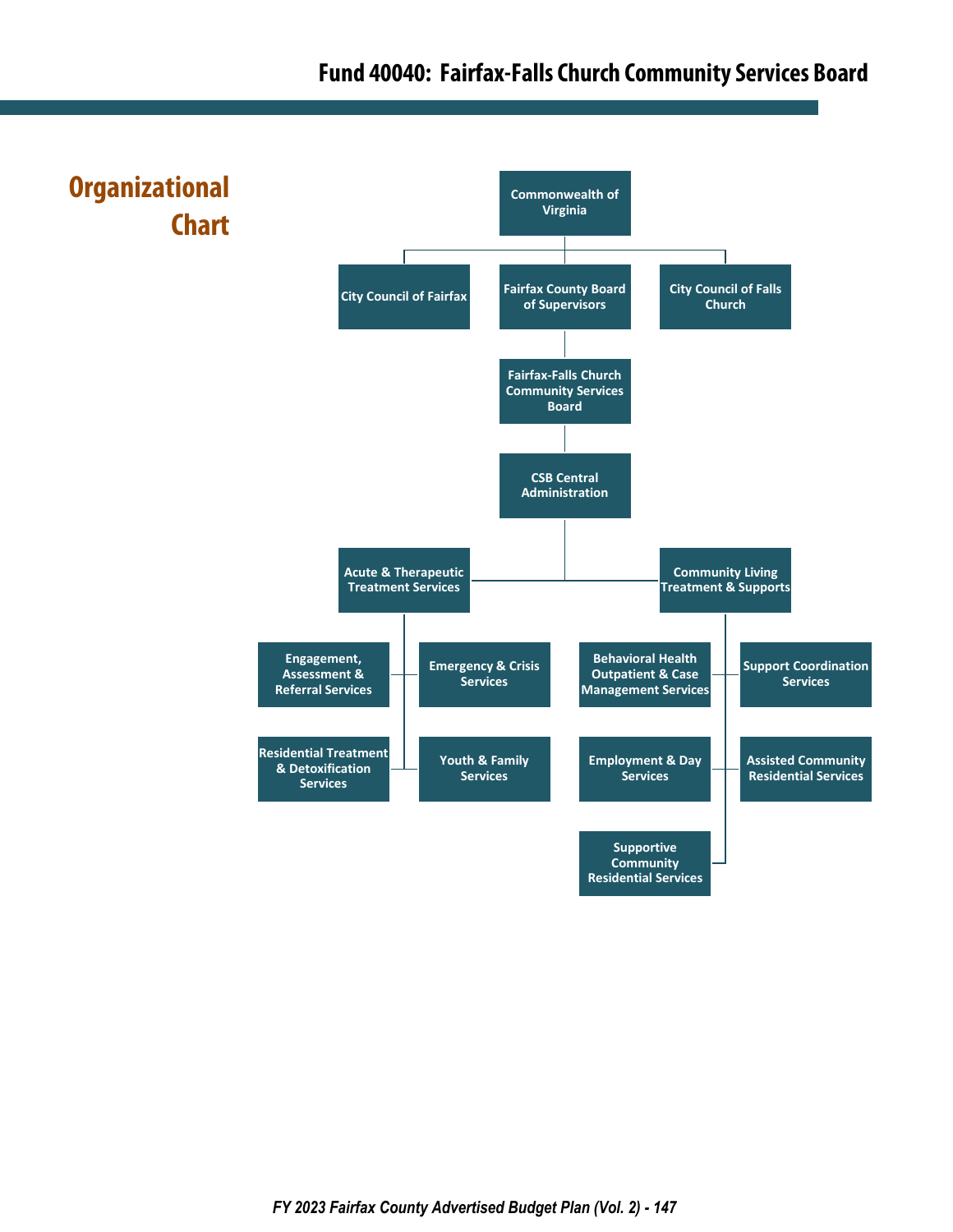# **Budget and Staff Resources**

| <b>Category</b>                                        | <b>FY 2021</b><br><b>Actual</b> | <b>FY 2022</b><br><b>Adopted</b> | FY 2022<br><b>Revised</b> | FY 2023<br><b>Advertised</b> |
|--------------------------------------------------------|---------------------------------|----------------------------------|---------------------------|------------------------------|
| <b>FUNDING</b>                                         |                                 |                                  |                           |                              |
| Expenditures:                                          |                                 |                                  |                           |                              |
| <b>Personnel Services</b>                              | \$121,731,966                   | \$124,147,434                    | \$128,707,302             | \$144,386,423                |
| <b>Operating Expenses</b>                              | 50,529,247                      | 62,448,342                       | 71,857,646                | 59,532,746                   |
| Capital Equipment                                      | 94.130                          | 0                                | 898.899                   | 0                            |
| <b>Subtotal</b>                                        | \$172,355,343                   | \$186,595,776                    | \$201,463,847             | \$203,919,169                |
| Less:                                                  |                                 |                                  |                           |                              |
| <b>Recovered Costs</b>                                 | (\$1,841,850)                   | (\$1,738,980)                    | (\$1,568,760)             | (\$1,568,760)                |
| <b>Total Expenditures</b>                              | \$170,513,493                   | \$184,856,796                    | \$199,895,087             | \$202,350,409                |
|                                                        |                                 |                                  |                           |                              |
| <b>AUTHORIZED POSITIONS/FULL-TIME EQUIVALENT (FTE)</b> |                                 |                                  |                           |                              |
| Regular                                                | 1061 / 1057                     | 1076 / 1072                      | 1095 / 1091               | 1105 / 1100.5                |
|                                                        |                                 |                                  |                           |                              |

This department has 74/69.8 FTE Grant Positions in Fund 50000, Federal-State Grant Fund.

# **FY 2023 Funding Adjustments**

*The following funding adjustments from the FY 2022 Adopted Budget Plan are necessary to support the FY 2023 program:*

#### **Employee Compensation 6.13.430,781**

An increase of \$13,430,781 in Personnel Services includes \$4,562,808 for a 4.01 percent market rate adjustment (MRA) for all employees and \$2,196,771 for performance-based and longevity increases for non-uniformed merit employees, both effective July 2022. The remaining increase of \$6,671,202 is included for employee pay increases for specific job classes identified in the County's benchmark class survey of comparator jurisdictions.

### **Diversion First \$695,364**

An increase of \$695,364 and 4/4.0 FTE new positions includes an increase of \$482,564 in Personnel Services and an increase of \$212,800 in Operating Expenses to support the County's successful Diversion First initiative. Diversion First aims to reduce the number of people with mental illness in the County by diverting low-risk offenders experiencing a mental health crisis to treatment rather than bring them to jail. This funding will support direct clinical services with individuals in crisis and successful identification and intervention with individuals in need of diversion from incarceration.

#### **Detoxification and Residential Treatment Services \$612,310**

An increase of \$612,310 and 5/4.5 FTE new positions includes an increase of \$596,310 in Personnel Services and an increase of \$16,000 in Operating Expenses to support detoxification and residential treatment services in response to the opioid crisis**.** Addiction Recovery Treatment Services revenue of \$612,310 fully offsets this cost.

#### **Emergency Services \$150,364**

An increase of \$150,364 and 1/1.0 FTE new position includes an increase of \$147,165 in Personnel Services and an increase of \$3,199 in Operating Expenses to support mandatory independent evaluations as required by Virginia Code to meet increased demand of civil commitment hearings in the county.

#### **Contract Rate Increases \$35,037**

An increase of \$35,037 in Operating Expenses to support a contract rate increase for FASTRAN services provided to CSB clients.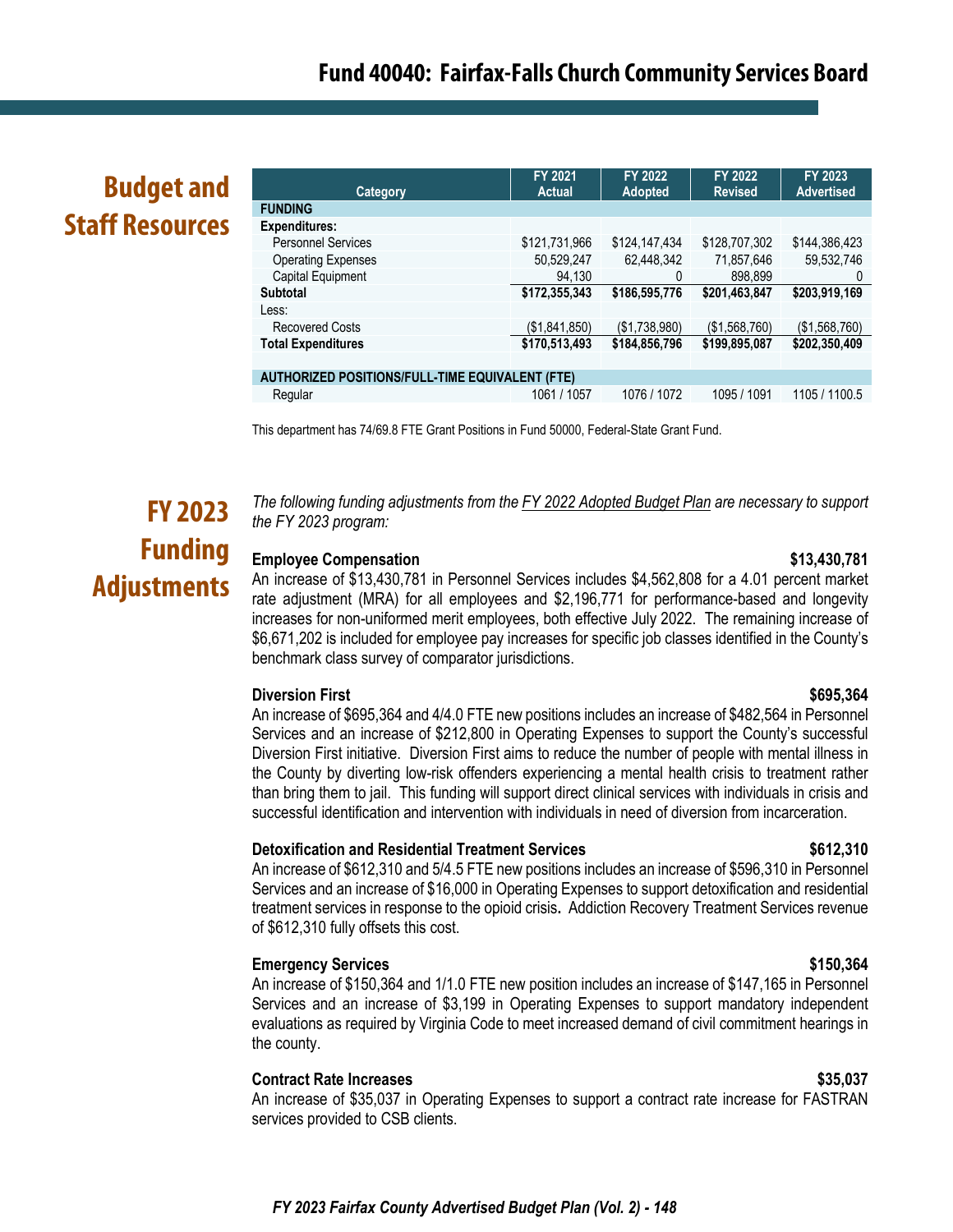#### **Department of Vehicle Services Charges \$15,015**

An increase of \$15,015 in Department of Vehicle Services Charges is based on anticipated billings for maintenance and operating-related charges.

#### **Co-Responder Model Supporting Behavioral Health Crisis Calls \$2,178,792**

An increase of \$2,178,792 is included to support additional positions previously approved by the Board of Supervisors as part of the *FY 2022 Mid-Year Review*. These positions were previously funded through the American Recovery Plan Act (ARPA) in FY 2022 to support the Co-Responder Model which pairs a Crisis Intervention Specialist and a Crisis Intervention Team trained police officer to respond to 911 call that are related to behavioral health issues.

#### **Office of Strategy Management for Health and Human Services Realignment \$375,950**

An increase of \$375,950 is associated with the realignment of funding and positions as a result of a reorganizational review of Agency 77, Office of Strategy Management for Health and Human Services (OSM), approved as part of *FY 2021 Carryover Review*. This funding includes \$366,308 in Personnel Services to support the transfer of 2/2.0 FTE positions and \$9,642 in Operating Expenses. This reorganization includes the re-envisioning of Health and Human Services strategic policy and planning efforts, previously coordinated by the OSM. Moving forward, this work will continue through a hybrid of centralized cross-system coordination and imbedded corporate agency supports. There is no net impact on the General Fund in terms of funding or positions associated with these changes.

#### **General Fund Transfer**

The FY 2023 budget for Fund 40040, Fairfax-Falls Church Community Services Board, requires a General Fund Transfer of \$165,193,503, an increase of \$16,502,057 over the FY 2022 Adopted Budget Plan, primarily due to additional funding to support employee pay increases, additional funding and positions to support the Diversion First initiative, additional funding and positions to provide detoxification and residential treatment services, additional funding and positions to support emergency services, and additional funding to support the Co-Responder Model.

# **Changes to FY 2022 Adopted Budget Plan**

*The following funding adjustments reflect all approved changes in the FY 2022 Revised Budget Plan since passage of the FY 2022 Adopted Budget Plan. Included are all adjustments made as part of the FY 2021 Carryover Review, FY 2022 Mid-Year Review, and all other approved changes through December 31, 2021:*

### **Carryover Adjustments \$15,038,291**

As part of the *FY 2021 Carryover Review*, the Board of Supervisors approved funding of \$15,038,291, including \$10,320,859 in encumbered carryover, consisting primarily of ongoing contractual obligations, residential treatment and health related services, medical and laboratory equipment and supplies, and building maintenance and repair services. A transfer of \$254,713 from Agency 77, Office of Strategy Management for Health and Human Services, and \$121,237 from Agency 89, Employee Benefits, was included in connection with an organizational realignment to reenvision Health and Human Services strategic policy and planning efforts. In addition, an appropriation of \$3,000,000 from the Electronic Health Record Reserve was included to implement a new electronic health record solution for the agency; an appropriation of \$250,000 from the Diversion First Reserve to establish an onsite medical assessment program at the Merrifield Crisis Response Center originally funded in the FY 2020 Adopted Budget Plan; as well as an increase of \$1,091,482 in Personnel Services for a one-time compensation adjustment of \$1,000 for merit employees and \$500 for non-merit employees to be paid no later than November 2021.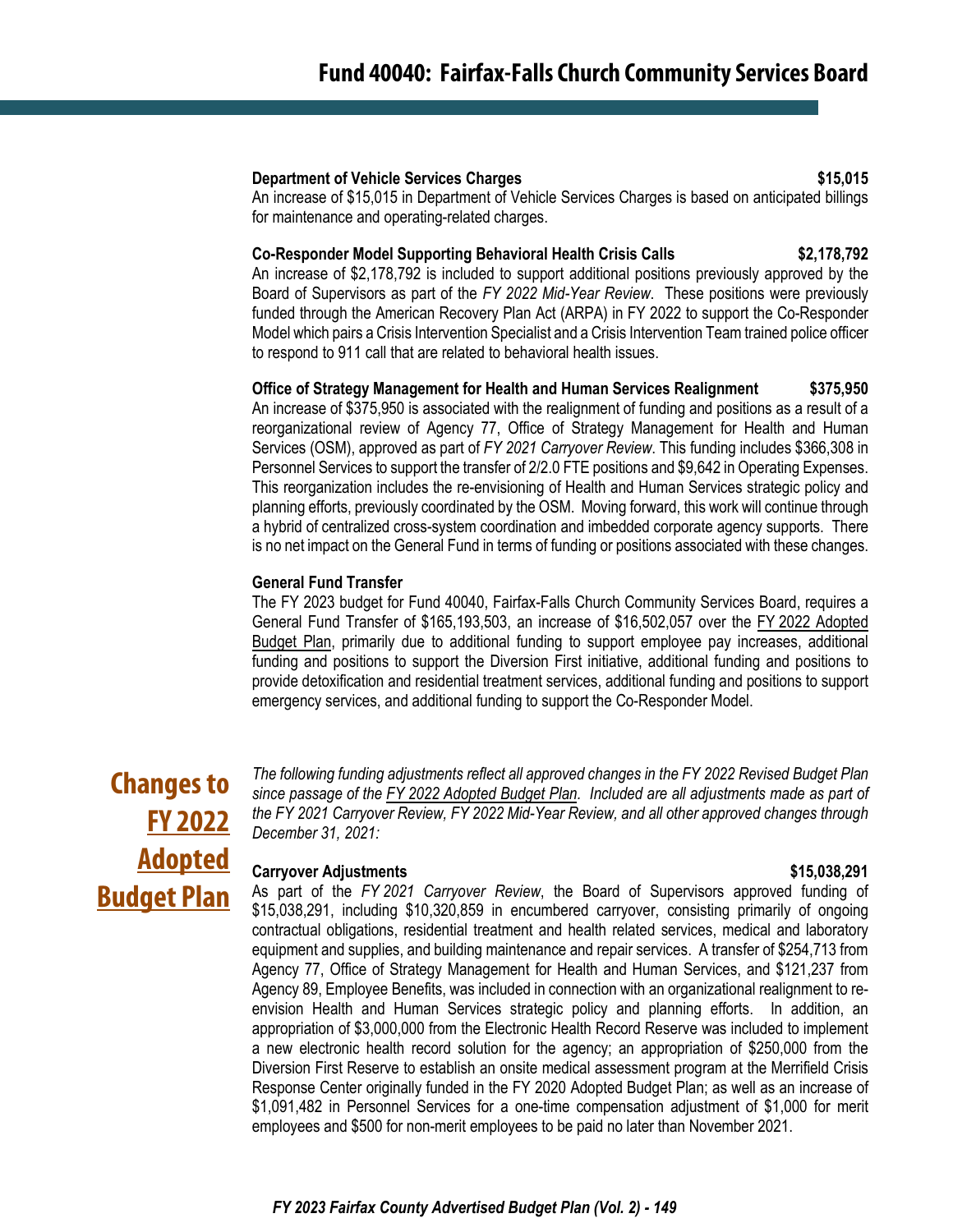#### **Co-Responder Model Supporting Behavioral Health Crisis Calls \$0**

As part of the *FY 2022 Mid-Year Review*, the Board of Supervisors approved an increase of 17/17.0 FTE new positions to support Phase 1 of the Co-Responder Model. This program is multi-agency collaboration including the Police Department, Fairfax-Falls Church Community Services Board and the Department of Public Safety Communications to respond to 911 calls related to behavioral health issues. These positions will be funded through the American Recovery Plan Act in FY 2022.

#### **CSB Central Administration Cost Centers**

CSB Central Administration Unit (CAU) provides leadership to the entire CSB system, supporting over 20,000 individuals and their families, more than 70 nonprofit partners, and CSB employees. The CSB executive staff oversees the overall functioning and management of the agency to ensure effective operations and a seamless system of community services and key supports. CAU staff also provides support to the 16 citizen members of the CSB Board and serves as the liaison between the CSB; Fairfax County, the Cities of Fairfax and Falls Church; DBHDS; Northern Virginia Regional Planning; and the federal government.

The CAU is responsible for the following functions: health care regulatory compliance and risk management; communications and public affairs; consumer and family affairs; facilities management and emergency preparedness; business and administrative support operations, inclusive of the benefits/eligibility team and patience assistance program; management of the technology functions including the Electronic Health Record; oversight of Health Planning Region initiatives; organizational development and training; and data analytics and evaluation.

#### Medical Services

Medical Services provides and oversees psychiatric/diagnostic evaluations; medication management; pharmacy services; physical exams/primary health care and coordination with other medical providers; psychiatric hospital preadmission medical screenings; crisis stabilization; risk assessments; residential and outpatient detoxification; residential and outpatient addiction medicine clinics using medication assisted treatment (MAT); intensive community/homeless outreach; jailbased forensic services; public health and infectious diseases; and addiction medicine and associated nursing/case management. Nurses work as part of interdisciplinary teams and have several roles within the CSB, including medication administration and monitoring, psychiatric and medical screening, case management, and assessment and education and counseling.

A focus on whole health is a priority for Medical Services and key to the overall wellness of people served by the CSB. A current strategic priority is the development and implementation of integrated primary and behavioral health care. Another priority is responding to the opioid crisis by significantly expanding capacity to provide MAT. Also, of continuing importance, is the CSB's Patient Assistance Program (PAP) which arranges for the provision of ongoing, free prescription medications to eligible consumers with chronic conditions.

| Category                                        | FY 2021<br><b>Actual</b> | FY 2022<br><b>Adopted</b> | FY 2022<br><b>Revised</b> | <b>FY 2023</b><br><b>Advertised</b> |
|-------------------------------------------------|--------------------------|---------------------------|---------------------------|-------------------------------------|
| <b>EXPENDITURES</b>                             |                          |                           |                           |                                     |
| <b>Total Expenditures</b>                       | \$43,403,630             | \$43.369.881              | \$57.432.990              | \$52,287,609                        |
|                                                 |                          |                           |                           |                                     |
| AUTHORIZED POSITIONS/FULL-TIME EQUIVALENT (FTE) |                          |                           |                           |                                     |
| Regular                                         | 242/241.5                | 246 / 245.5               | 248 / 247.5               | 248 / 247.5                         |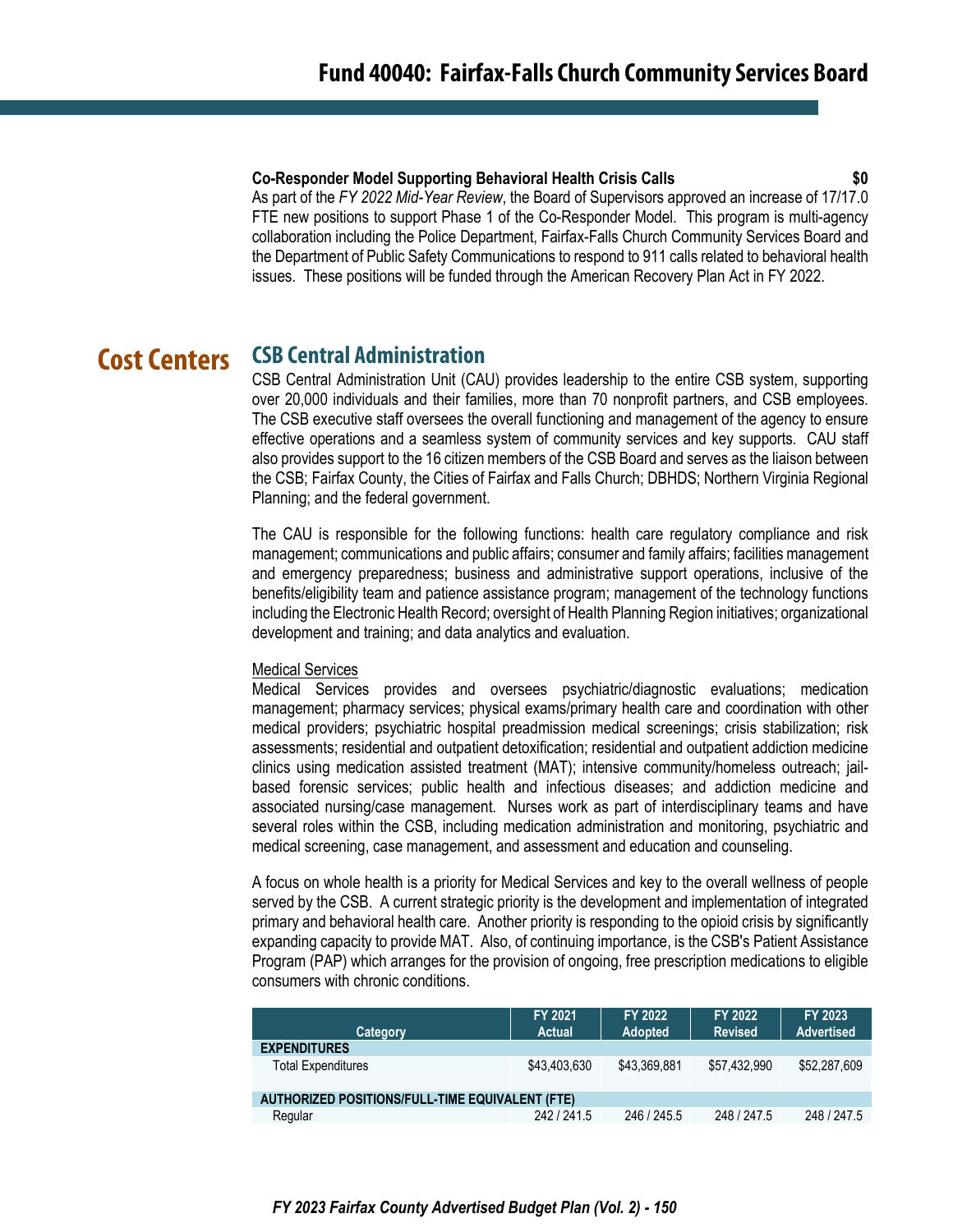## **Acute and Therapeutic Treatment Services**

#### Engagement, Assessment, and Referral Services

Engagement, Assessment, and Referral Services (EAR) serves as the primary point of entry for the CSB to help individuals get appropriate treatment that meets their needs. CSB's Priority Access Guidelines determine which individuals are referred to services in the community versus those who qualify for CSB services. EAR provides information about accessing services both in the CSB and the community, as well as assessment services for entry into the CSB service system. These services include an Entry and Referral Call Center that responds to inquiries from people seeking information and services and an Assessment Unit that provides comprehensive screening, assessment, and referral. Individuals can come in person to the CSB's Merrifield Center, without prior appointment, to be screened for services. CSB also offers a free, online screening tool from the County website to help people assess whether they or someone they care about need to seek help for a mental health or substance use issue. The goal of EAR is to engage people in need of services and/or support, triage people for safety, and connect people to appropriate treatment and support. People seeking information about available community resources or who are determined to be ineligible for CSB services are linked with other community services when possible.

#### *Wellness, Health Promotion and Prevention Services*

Wellness, Health Promotion, and Prevention Services (WHPP) focuses on strengthening the health of the entire community. By engaging the community, increasing awareness, and building and strengthening skills, people gain the capacity to handle life stressors. Initiatives such as Mental Health First Aid (MHFA), regional suicide prevention planning, and the Chronic Disease Self-Management Program are examples of current efforts.

#### Emergency & Crisis Services

Emergency and Crisis Services are available to anyone in the community with an immediate need for short-term crisis intervention related to substance use or mental illness. CSB Emergency Services staff provides recovery-oriented crisis intervention, crisis stabilization, risk assessments, evaluations for emergency custody orders, voluntary and involuntary admission to public and private psychiatric hospitals, and assessment for admission for services in three regional crisis stabilization units. The CSB's emergency services site at the Merrifield Center is open 24/7. Staff can also provide psychiatric and medication evaluations and prescribe and dispense medications.

Located within CSB emergency services is the Merrifield Crisis Response Center (MCRC), part of the County's Diversion First initiative. Law enforcement officers who encounter individuals in need of mental health services can bring them to the MCRC, rather than to jail, and transfer custody to a specially trained Crisis Intervention Team (CIT) law enforcement officer at MCRC. The individual can then receive a clinical assessment from emergency mental health professionals and links to appropriate services and supports.

The Court Civil Commitment Program provides "Independent Evaluators" (clinical psychologists) to evaluate individuals who have been involuntarily hospitalized prior to a final commitment hearing, as required by the Code of Virginia. They assist the court in reaching decisions about the need and legal justification for longer‐term involuntary hospitalization.

The Woodburn Place Crisis Care program offers individuals experiencing an acute psychiatric crisis an alternative to hospitalization. It is an intensive, short-term (7-10 days), community-based residential program for adults with severe and persistent mental illness, including those who have co-occurring substance use disorders.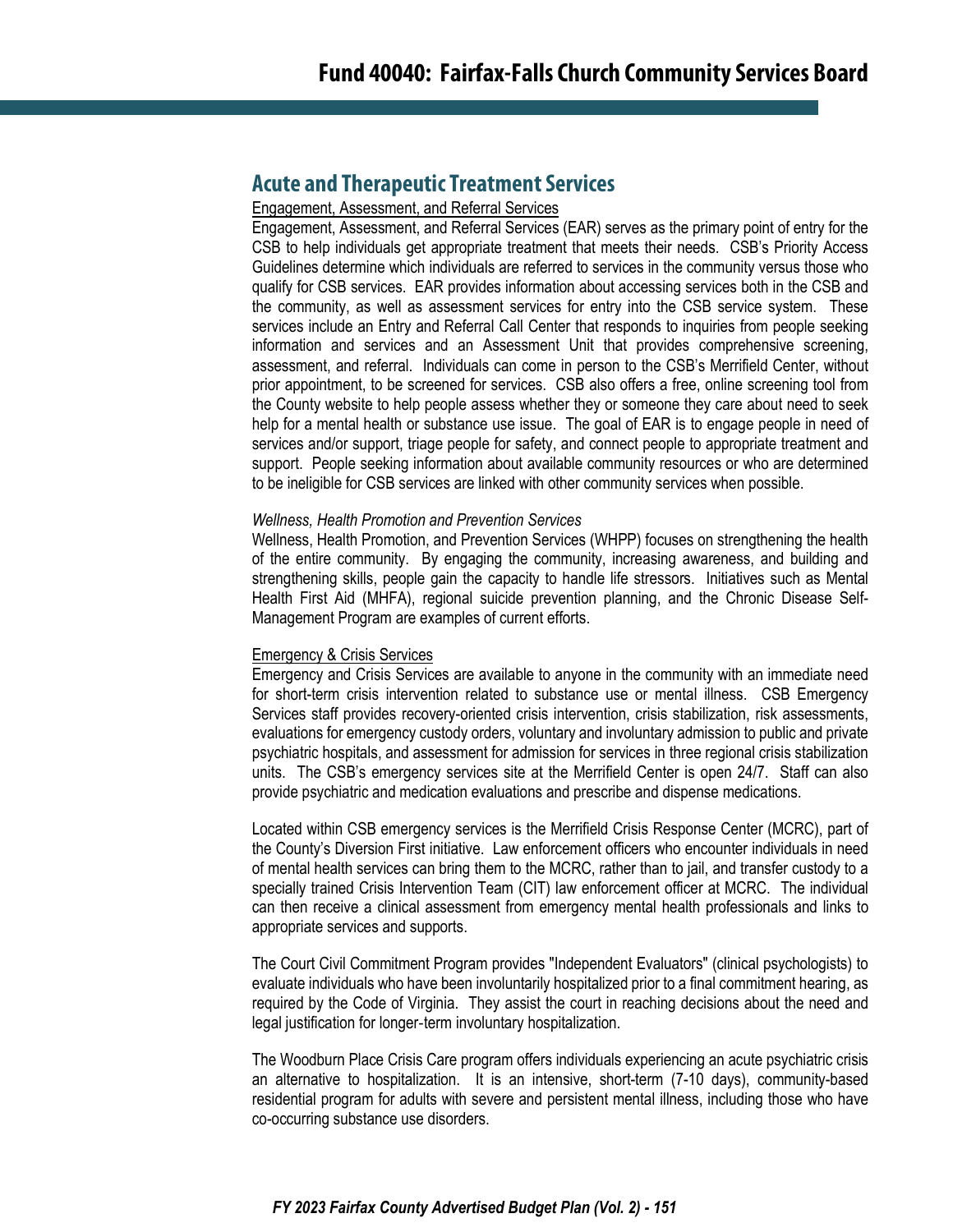#### Residential Treatment & Detoxification Services

Residential Treatment Services (Fairfax Detoxification Center, Crossroads, New Generations, A New Beginning, A New Direction, Residential Support Services, and Cornerstones) offers comprehensive services to adults with substance use disorders and/or co-occurring mental illness who have been unable to maintain stability on an outpatient basis. At admission, individuals have significant impairments affecting various life domains, which may include criminal justice involvement, homelessness, employment, impaired family and social relationships, and health issues.

The Fairfax Detoxification Center provides a variety of services to individuals in need of assistance with their intoxication/withdrawal states. The center provides clinically-managed (social) and medical detoxification; buprenorphine detoxification; daily acupuncture (acudetox); health, wellness, and engagement services; assessment for treatment services; HIV/HCV/TB education; universal precautions education; case management services; referral services for follow-up and appropriate care; and an introduction to the 12-Step recovery process. The residential setting is monitored continuously for safety by trained staff. The detox milieu is designed to promote rest, reassurance, and recovery.

Continuing care services are provided to help people transition back to the community. Specialized services are provided for individuals with co-occurring disorders, pregnant and post-partum women, and people whose primary language is Spanish.

### Youth & Family Services

Youth and Family Services provides assessment, education, therapy and case management services for children and adolescents ages 3 through 18 who have mental health, substance use and/or co-occurring disorders. All services support and guide parents and treat youth who have, or who are at risk for, serious emotional disturbance. The CSB maintains a close partnership with the Children's Services Act (CSA) program and Healthy Minds Fairfax. Together, CSB and these partners work to maximize local and state funds to provide comprehensive services to at-risk youth. Programs are funded through state block grants, as well as County, state, and federal funding. Revenue is also received from Medicaid, private insurance, and fees for service. Services are provided at four CSB clinics located throughout the County, as well as schools and juvenile court programs.

Child, Youth, and Family Outpatient Services provides mental health and substance use disorder treatment and case management for children, adolescents, and their families. Services are provided using evidenced-based and evidence-informed practices for youth who have, or who are at-risk of developing, a serious emotional disturbance and for those who have issues with substance use or dependency. Youth may be experiencing emotional or behavioral challenges, difficulties in family relationships, alcohol use, or drug use. Youth services include psychological evaluations, behavioral health care assessments, competency evaluations, urgent and crisis interventions, psychoeducational groups, and short-term individual and family treatment.

Youth and Family Intensive Treatment Services offers a variety of services to support youth and their families. The Resource Team provides state-mandated hospital discharge planning, behavioral health consultation, case management, and access to privately provided intensive treatment funded through CSA and the Mental Health Initiative. Wraparound Fairfax provides an intensive level of support for youth with complex behavioral health issues who are at high-risk for out-of-home placement, or who are currently served away from home and are transitioning back to the community.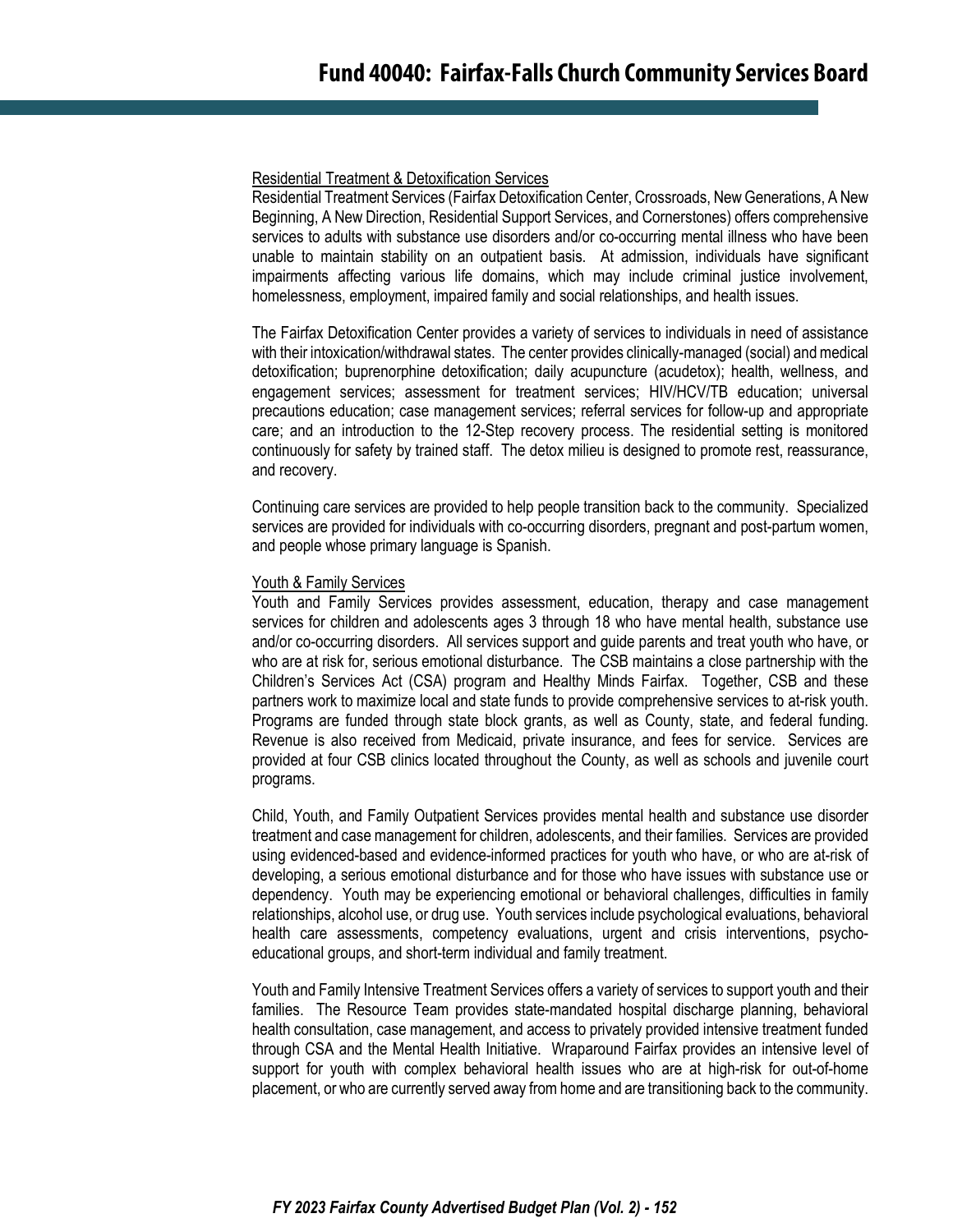| Category                                        | FY 2021<br>Actual | FY 2022<br><b>Adopted</b> | FY 2022<br><b>Revised</b> | FY 2023<br><b>Advertised</b> |
|-------------------------------------------------|-------------------|---------------------------|---------------------------|------------------------------|
| <b>EXPENDITURES</b>                             |                   |                           |                           |                              |
| <b>Total Expenditures</b>                       | \$42,170,355      | \$43.711.555              | \$48,895,745              | \$55,358,623                 |
|                                                 |                   |                           |                           |                              |
| AUTHORIZED POSITIONS/FULL-TIME EQUIVALENT (FTE) |                   |                           |                           |                              |
| Regular                                         | 345/343           | 345/343                   | 363 / 361                 | 370 / 367.5                  |

## **Community Living Treatment and Supports**

Behavioral Health Outpatient & Case Management Services

Behavioral Health Outpatient and Case Management Services includes outpatient programming, case management, adult partial hospitalization, and continuing care services for people with mental illness, substance use disorders and/or co-occurring disorders. Individuals served may also have co-occurring developmental disabilities.

Outpatient programs include psychosocial education and counseling (individual, group, and family) for adults whose primary needs involve substance use, but who may also have a mental illness. Services help people make behavioral changes that promote recovery, develop problem-solving skills and coping strategies, and develop a positive support network in the community. Intensive outpatient services are provided for individuals who would benefit from increased frequency of services. Continuing care services are available for individuals who have successfully completed more intensive outpatient services but who would benefit from periodic participation in group therapy, monitoring, and service coordination to connect effectively to community supports.

Case management services are strength-based, person-centered services for adults with serious and persistent mental or emotional disorders and who may also have co-occurring substance use disorders. Services focus on interventions that support recovery and independence and include supportive counseling and employment services focused on improving quality of life, crisis prevention and management, psychiatric and medication management and group and peer supports. The goal of case management services is to work in partnership with individuals to stabilize behavioral health crises and symptoms, facilitate a successful life in the community, help manage symptom reoccurrence, build resilience, and promote self-management, self-advocacy, and wellness.

Adult Partial Hospitalization (APH) programs provide intensive recovery-oriented services to adults with mental illness or co-occurring disorders coupled with other complex needs. Services are provided within a day programming framework and are designed to help prevent the need for hospitalization or to help people transition from recent hospitalization to less-intensive services. APH focuses on helping individuals develop coping and life skills, and on supporting vocational, educational, or other goals that are part of the process of ongoing recovery. Services provided include service coordination, medication management, psycho-educational groups, group and family therapy, supportive counseling, relapse prevention, and community integration.

### Support Coordination Services

Support Coordination Services provide a continuum of case management services for people with developmental disabilities and their families, engaging with them to provide a long-term, intensive level of services and supports. CSB support coordinators engage with individuals and families in a collaborative person-centered process to identify needed services and resources through an initial and ongoing assessment and planning process. They then link the individual to services and supports, coordinate and monitor services, provide technical assistance, and advocate for the individual. These individualized services and supports may include medical, educational, employment/vocational, housing, financial, transportation, recreational, legal, and problem-solving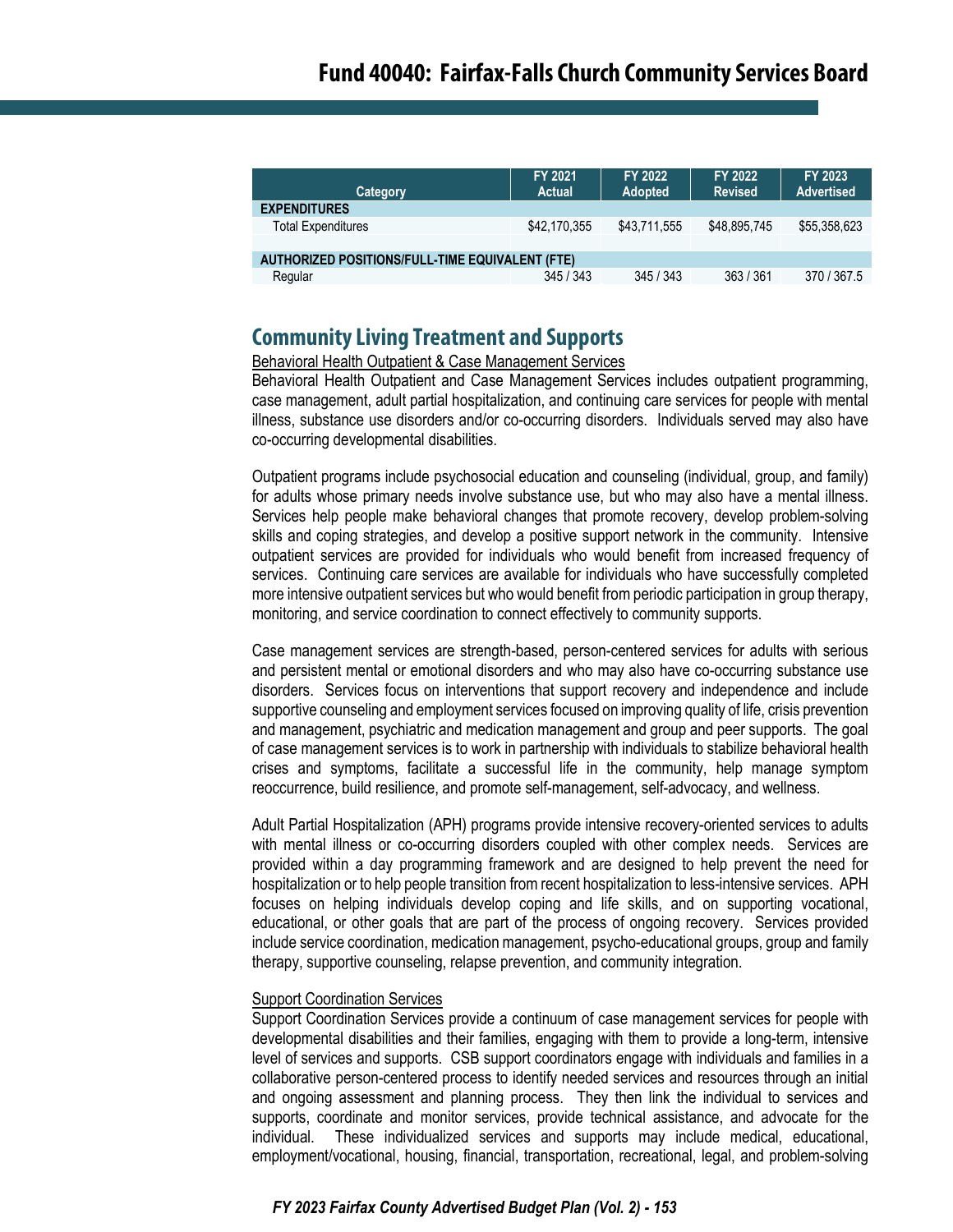skills development services. Support coordinators assess and monitor progress on an ongoing basis to make sure that services are delivered in accordance with the individual's wishes and regulatory standards for best practice and quality.

#### Employment & Day Services

Employment and Day Services provide assistance and employment training to improve individual independence and self-sufficiency to help individuals enter and remain in the workforce. Employment and day services for people with serious behavioral health conditions and/or developmental disabilities are provided primarily through contracts and partnerships with private, nonprofit, and/or public agencies. This service area includes developmental services; sheltered, group, and individualized supported employment; self-directed employment services; and psychosocial rehabilitation, including the Turning Point program.

Developmental services provide self-maintenance training and nursing care for people with developmental disabilities who have severe disabilities and conditions and need various types of services in areas such as intensive medical care, behavioral interventions, socialization, communication, fine and gross motor skills, daily and community living skills, and employment. Sheltered employment provides employment in a supervised setting with additional support services for habilitative development. Group supported employment provides intensive job placement assistance for community-based, supervised contract work and competitive employment in the community, as well as support to help people maintain successful employment. Individualized supported employment helps people work in community settings, integrated with workers who do not have disabilities.

The Self-Directed Services (SDS) program provides a programmatic and cost-saving alternative to traditional day support and employment services. CSB provides funds directly to families who can purchase customized services for a family member. Services can include community participation and integration; training in safety, work/work environment, and social/interpersonal skills; and participation in community-based recreational activities, work, or volunteer activities. SDS staff helps the family identify resources and provides technical assistance. Funding for each SDS contract is calculated at 80 percent of the weighted average cost of traditional day support and employment services. The annualized cost avoidance is approximately \$4,000 per person. This results from families not having to pay for personnel, overhead, and other expenses that a traditional service provider must incur.

Psychosocial rehabilitation services provide a period for adjustment and skills development for persons with serious mental illness, substance use, and/or co-occurring disorders who are transitioning to employment. Services include psycho-educational groups, social skills training, services for individuals with co-occurring disorders, relapse prevention, training in problem solving and independent living skills, health literacy, pre-vocational services, and community integration. CSB contracts with community partners to provide psychosocial rehabilitation services to individuals who have limited social skills, have challenges establishing and maintaining relationships, and need help with basic daily living activities.

Turning Point is an evidence-based, grant-funded, Coordinated Specialty Care (CSC) program for young adults between the ages of 16 and 25 who have experienced the onset of psychosis within the past twenty-four months. Turning Point helps participants and their families better understand and manage symptoms of psychosis, while building skills and supports that allow them to be successful in work, school, and life. Turning Point is a transitional treatment program, and participants typically receive specialized services for approximately two years. Services include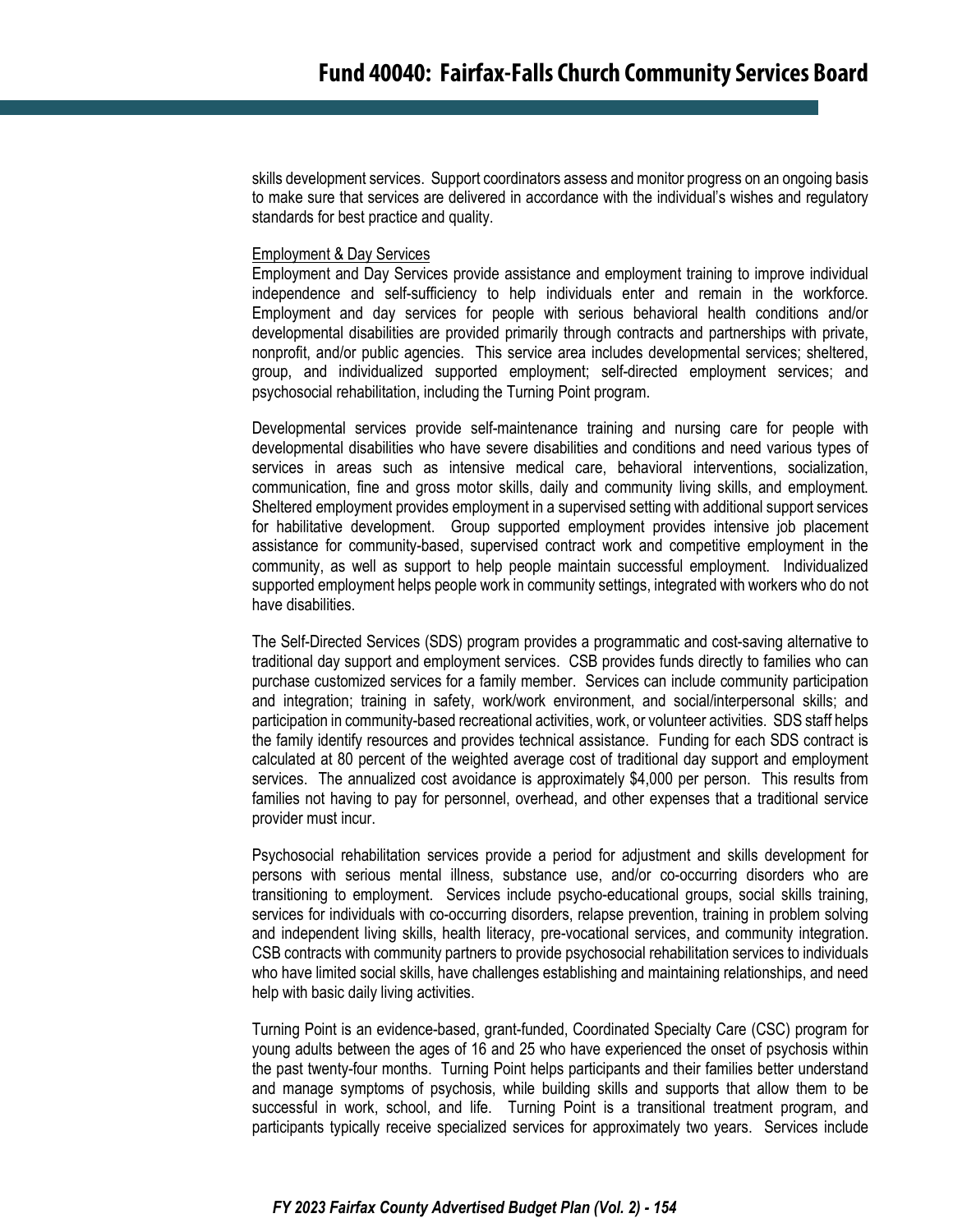supported employment and education, peer support, psychiatric services, individual and group therapy, and family psychoeducation and support.

#### Assisted Community Residential Services

Assisted Community Residential Services (ACRS) provides an array of needs-based, long-term residential supports for individuals with developmental disabilities and for individuals with serious mental illness and comorbid medical conditions requiring assisted living. Supports are not time limited, are designed around individual needs and preferences, and emphasize full inclusion in community life and a living environment that fosters independence. These services are provided through contracts with community-based private, non-profit residential service providers and through services directly operated by ACRS. While services are primarily provided directly to adults, some supports are provided to families for family-arranged respite services to individuals with developmental disabilities, regardless of age.

Services include an Assisted Living Facility (ALF) with 24/7 care for people with serious mental illness and medical needs. For individuals with developmental disabilities, services include Intermediate Care Facilities (ICFs) that provide 24/7 supports for individuals with highly intensive service, medical and/or behavioral support needs; group homes that provide 24/7 supports (small group living arrangements, usually four to six residents per home); supervised apartments that provide community-based group living arrangements with less than 24-hour care; daily or drop-in supports based on individual needs and preferences to maintain individuals in family homes, their own homes, or in shared living arrangements (such as apartments or town homes); short-term, in-home respite services; long-term respite services provided by a licensed 24-hour home; and emergency shelter services. Individualized Purchase of Service (IPOS) is provided for a small number of people who receive other specialized long-term community residential services via contracts.

#### Supportive Community Residential Services

Supportive Community Residential Services (SCRS) provides a continuum of residential services with behavioral health supports of varying intensity that help adults with serious mental illness or cooccurring substance use disorders live successfully in the community. Individuals live in a variety of settings (treatment facilities, apartments, condominiums, and houses) across the County. The services are provided based on individual need, and individuals can move through the continuum of care. Individuals admitted to SCRS typically have had multiple psychiatric hospitalizations, periods of homelessness, justice system involvement, and interruptions in income and Medicaid benefits. The programs offer secure residence, direct supervision, counseling, case management, psychiatric services, medical nursing, employment, and life-skills instruction to help individuals manage, as independently as possible, their primary care, mental health, personal affairs, relationships, employment, and responsibilities as good neighbors. Many of the residential programs are provided through various housing partnerships and contracted service providers.

Residential Intensive Care (RIC) is a community-based, intensive residential program that provides up to daily 24/7 monitoring of medication and psychiatric stability. Counseling, supportive, and treatment services are provided daily in a therapeutic setting. The Supportive Shared Housing Program (SSHP) provides residential support and case management in a community setting. Fairfax County's Department of Housing and Community Development (HCD) and the CSB operate these designated long-term permanent subsidized units that are leased either by individuals or the CSB.

The CSB's moderate income rental program and HCD's Fairfax County Rental Program provide longterm permanent residential support and case management in a community setting, and individuals must sign a program agreement with the CSB to participate in the programs. CSB also contracts with a local service provider to offer long-term or permanent housing with support services to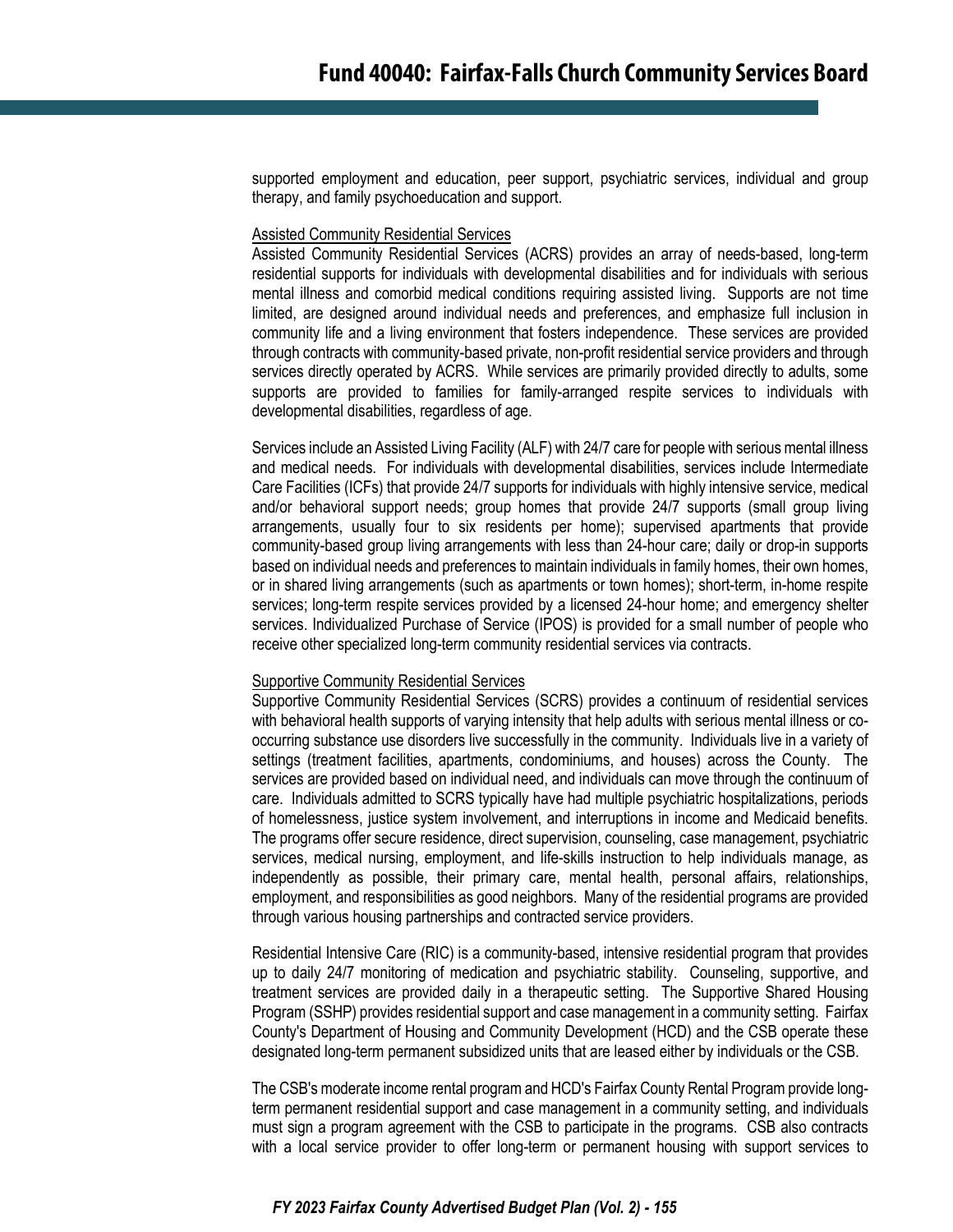individuals with serious mental illness and co-occurring disorders, including those who are homeless and need housing with support services.

#### Diversion and Jail-Based Services

Diversion and Jail-Based Services provides treatment, engagement, and services to justice-involved individuals with behavioral health concerns. This treatment area includes community-based multidisciplinary teams focused on diverting individuals away from the criminal justice system and into treatment. It also includes an interdisciplinary team at the Fairfax County Adult Detention Center (ADC) to provide crisis intervention, stabilization, and continuation of psychiatric medications, facilitation of emergency psychiatric hospitalization for individuals who are a danger to themselves or others, facilitation of substance use disorder treatment groups, release planning, and re-entry case management connecting individuals with community treatment and supports. The Diversion teams engage individuals prior to arrest, from the magistrates, with probation and pre-trial services, or from the courts. They provide an intensive level of treatment and support to enhance the individual's existing resources, link to ongoing supports, and help them attain their goals of community living without further justice involvement. Diversion and Jail- Based Services works closely with law enforcement, probation and pre-trial services, magistrates, courts, and with other CSB services such as Emergency, Detox, and Intensive Community Treatment Services. CSB partners with specialty courts to provide direct support for the Veterans Treatment Docket, the Drug Court and the Mental Health Docket Each of these efforts is focused in enhancing an individual's linkages to treatment services with the goal of reducing recidivism.

#### Intensive Community Treatment Services

Intensive Community Treatment Services includes Discharge Planning, the Program of Assertive Community Treatment (ACT), services for individuals who are judged Not Guilty by Reasons of Insanity (NGRI), Projects for Assistance in Transition from Homelessness (PATH), and Intensive Case Management (ICM). Discharge planning services are provided to individuals in state psychiatric hospitals to link individuals to community-based services that enhance successful community-based recovery. Discharge Planners work collaboratively with the state hospital treatment team to develop comprehensive discharge plans. ACT is a multi-disciplinary team that provides enhanced treatment and support services for individuals with mental illness and cooccurring disorders. NGRI services include monitoring, linking, and supporting individuals facing civil commitment proceedings, subsequent to a court proceeding. PATH is an outreach team meeting individual in the community who are homeless and connecting them to needed services, including healthcare, substance use treatment, shelter, and behavioral health services. Intensive Case Management (ICM) Teams provide intensive, community- based case management and outreach services to persons who have serious mental illness and or/co- occurring serious substance use disorders. Both ACT and ICM teams work with individuals who have acute and complex needs and provide appropriate levels of support and services where individuals live, work, and relax in the community. Many of the individuals served in these programs are homeless and have previously been hospitalized or involved with the criminal justice system. Services include case management, linking to community resources, crisis intervention, and medication management.

| Category                                               | FY 2021<br><b>Actual</b> | <b>FY 2022</b><br><b>Adopted</b> | FY 2022<br><b>Revised</b> | <b>FY 2023</b><br><b>Advertised</b> |
|--------------------------------------------------------|--------------------------|----------------------------------|---------------------------|-------------------------------------|
| <b>EXPENDITURES</b>                                    |                          |                                  |                           |                                     |
| <b>Total Expenditures</b>                              | \$84,939,508             | \$97.775.360                     | \$93,566,352              | \$94,704,177                        |
|                                                        |                          |                                  |                           |                                     |
| <b>AUTHORIZED POSITIONS/FULL-TIME EQUIVALENT (FTE)</b> |                          |                                  |                           |                                     |
| Regular                                                | 474 / 472.5              | 485/483.5                        | 484 / 482.5               | 487 / 485.5                         |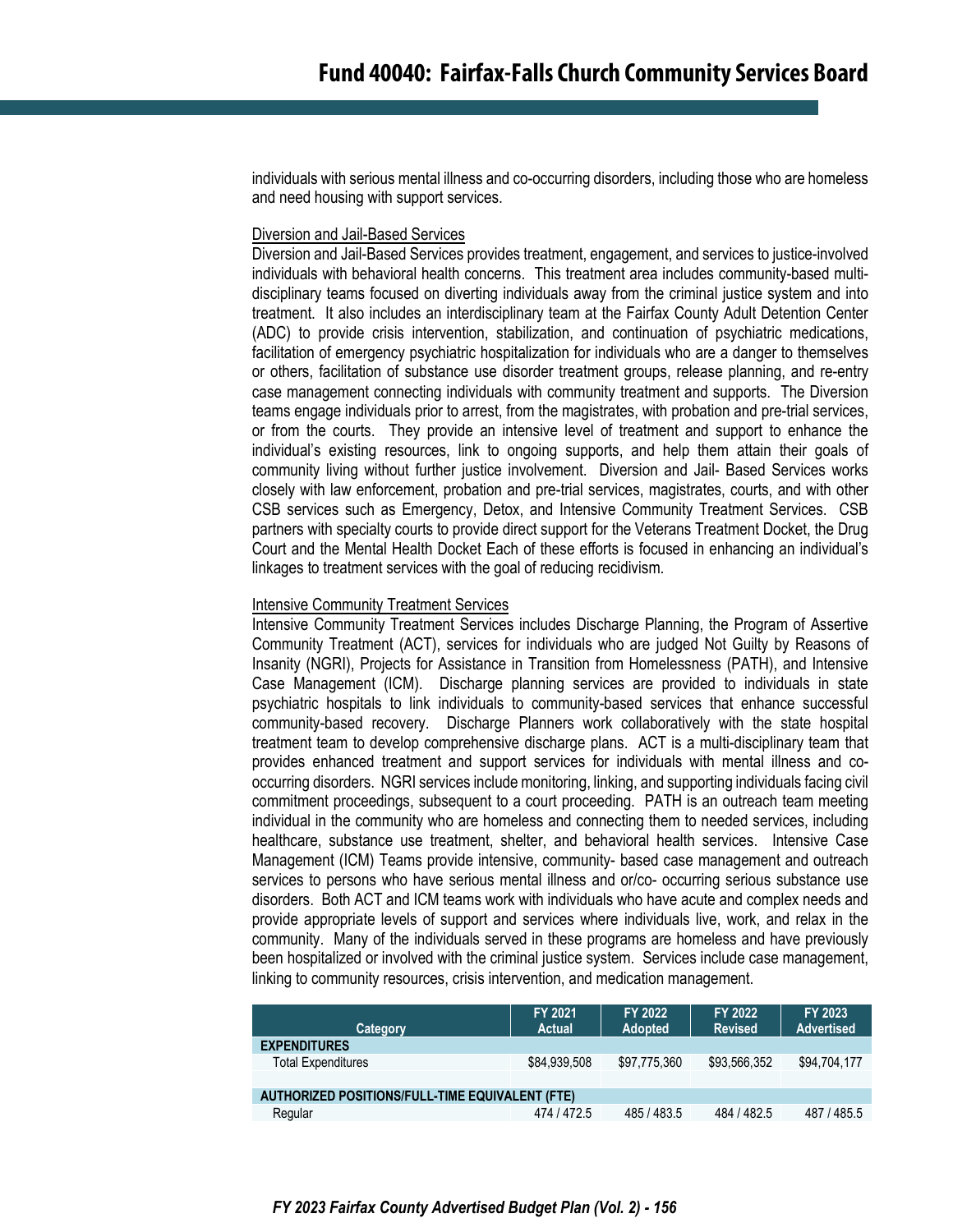# **Fund 40040: Fairfax-Falls Church Community Services Board**

# **Position Detail**

*The FY 2023 Advertised Budget Plan includes the following positions:*

|                | <b>CSB CENTRAL ADMINISTRATION - 248 Positions</b>                            |                 |                                                        |
|----------------|------------------------------------------------------------------------------|-----------------|--------------------------------------------------------|
|                | <b>CSB Central Administration</b>                                            |                 |                                                        |
| 1              | <b>Executive Director</b>                                                    | 5               | Human Resources Generalists II                         |
| 1              | Deputy Director                                                              | 1               | Human Resources Generalist I                           |
| 1              | Comm. Svs. Planning/Devel. Dir.                                              | $\mathbf{1}$    | <b>Training Specialist III</b>                         |
| 1              | Finance Manager CSB                                                          | $\overline{2}$  | <b>Training Specialists II</b>                         |
| $\overline{2}$ | Policy and Information Managers                                              | $\mathbf{1}$    | DD Specialist III                                      |
| 4              | Management Analysts IV                                                       | $\mathbf{1}$    | DD Specialist II                                       |
| 13             | Management Analysts III                                                      | $\mathbf{1}$    | Information Security Analyst I                         |
| 13             | <b>Management Analysts II</b>                                                | $\mathbf{1}$    | Data Analyst I                                         |
| 5              | Management Analysts I                                                        | $\overline{2}$  | <b>Communications Specialists II</b>                   |
| $\overline{2}$ | <b>Financial Specialists IV</b>                                              | $\mathbf{1}$    | Human Service Worker IV                                |
| 4              | <b>Financial Specialists III</b>                                             | $\mathbf{1}$    | Human Service Worker III                               |
| $\overline{7}$ | <b>Financial Specialists II</b>                                              | 10 <sup>1</sup> | Human Service Workers II                               |
| 6              | <b>Financial Specialists I</b>                                               | 1               | Volunteer Services Program Manager                     |
| $\overline{2}$ | <b>Business Analysts IV</b>                                                  | $\mathbf{1}$    | Administrative Associate                               |
| $\mathbf 5$    | <b>Business Analysts III</b>                                                 | 4               | Administrative Assistants V                            |
| 6              | <b>Business Analysts II</b>                                                  | 21              | <b>Administrative Assistants IV</b>                    |
| $\mathbf{1}$   |                                                                              | 45              | Administrative Assistants III                          |
| $\mathbf{1}$   | Residential & Facility Development Manager<br><b>Information Officer III</b> | 8               |                                                        |
|                |                                                                              |                 | Administrative Assistants II<br><b>CSB Aide/Driver</b> |
| $\mathbf{1}$   | Licensed Practical Nurse                                                     | 1               |                                                        |
| $\mathbf{1}$   | Human Resources Generalist III                                               |                 |                                                        |
|                | <b>CSB Clinical Operations</b>                                               | $\overline{2}$  |                                                        |
| $\mathbf{1}$   | Deputy Director                                                              |                 | <b>BHN Clinician/Case Managers</b>                     |
| 2              | <b>Assistant Deputy Directors</b>                                            | $\mathbf{1}$    | Behavioral Health Specialist I                         |
| 1              | Psychiatrist                                                                 | 7               | Behavioral Health Specialists II                       |
| 1              | Program Manager                                                              | 1               | Human Service Worker V                                 |
| 1              | <b>BHN Supervisor</b>                                                        | $\mathbf{1}$    | Management Analyst I                                   |
| $\mathbf{1}$   | Behavioral Health Supervisor                                                 | $\overline{2}$  | <b>Licensed Practical Nurses</b>                       |
| 3              | Behavioral Health Sr. Clinicians, 1 PT                                       | 4               | Peer Support Specialists                               |
|                | <b>Medical Services</b>                                                      |                 |                                                        |
| 1              | Medical Director of CSB                                                      | $\mathbf{1}$    | <b>BHN Clinician/Case Manager</b>                      |
| $\mathbf{1}$   | Public Health Doctor, PT                                                     | $\mathbf{1}$    | Physician Assistant                                    |
| 23             | Psychiatrists                                                                | $\overline{7}$  | <b>Nurse Practitioners</b>                             |
| 1              | Behavioral Health Manager                                                    |                 |                                                        |
|                | <b>ACUTE AND THERAPEUTIC TREATMENT SERVICES - 370 Positions</b>              |                 |                                                        |
|                | <b>Engagement, Assessment &amp; Referral Services</b>                        |                 |                                                        |
| 1              | <b>CSB Service Area Director</b>                                             | 6               | Behavioral Health Specialists II, 1 PT                 |
| $\mathbf{1}$   | Behavioral Health Manager                                                    | $\mathbf{1}$    | <b>Behavioral Health Specialist I</b>                  |
| 4              | <b>Behavioral Health Supervisors</b>                                         | $\overline{2}$  | <b>Licensed Practical Nurses</b>                       |
| 11             | <b>Behavioral Health Senior Clinicians</b>                                   |                 |                                                        |
|                | <b>Emergency &amp; Crisis Services</b>                                       |                 |                                                        |
| 1              | <b>CSB Service Area Director</b>                                             | 6               | <b>Behavioral Health Senior Clinicians</b>             |
| 3              | <b>Behavioral Health Managers</b>                                            | 4               | <b>BHN Clinicians/Case Managers</b>                    |
| 3              | Clinical Psychologists [+1]                                                  | 16              | Behavioral Health Specialists II                       |
| 9              | Emergency/Mobile Crisis Supervisors [+1]                                     | 8               | <b>Behavioral Health Specialists I</b>                 |
| 3              | <b>Behavioral Health Supervisors</b>                                         | $\mathbf{1}$    | Cook                                                   |
| 45             | Crisis Intervention Specialists, 1 PT                                        | 6               | Peer Support Specialists                               |
|                | <b>Residential Treatment &amp; Detoxification Services</b>                   |                 |                                                        |
| 1              | <b>CSB Service Area Director</b>                                             | 5               | <b>Behavioral Health Managers</b>                      |
| 1              | Substance Abuse Counselor IV                                                 | 24              | <b>Behavioral Health Specialists I</b>                 |
| $\overline{2}$ | Substance Abuse Counselors III                                               | 8               | <b>Licensed Practical Nurses</b>                       |
| 3              | Substance Abuse Counselors II                                                | $\overline{2}$  | Administrative Assistants V                            |
| 8              | Substance Abuse Counselors I                                                 | 3               | <b>Food Service Supervisors</b>                        |
| 3              | <b>BHN Supervisors</b>                                                       | 2               | Peer Support Specialists                               |
| 14             | <b>Behavioral Health Supervisors</b>                                         | 8               | <b>CSB Aides/Drivers</b>                               |
| $\overline{2}$ | Behavioral Health Senior Clinicians [+1]                                     | $\overline{2}$  | Day Care Center Teachers I, 1 PT                       |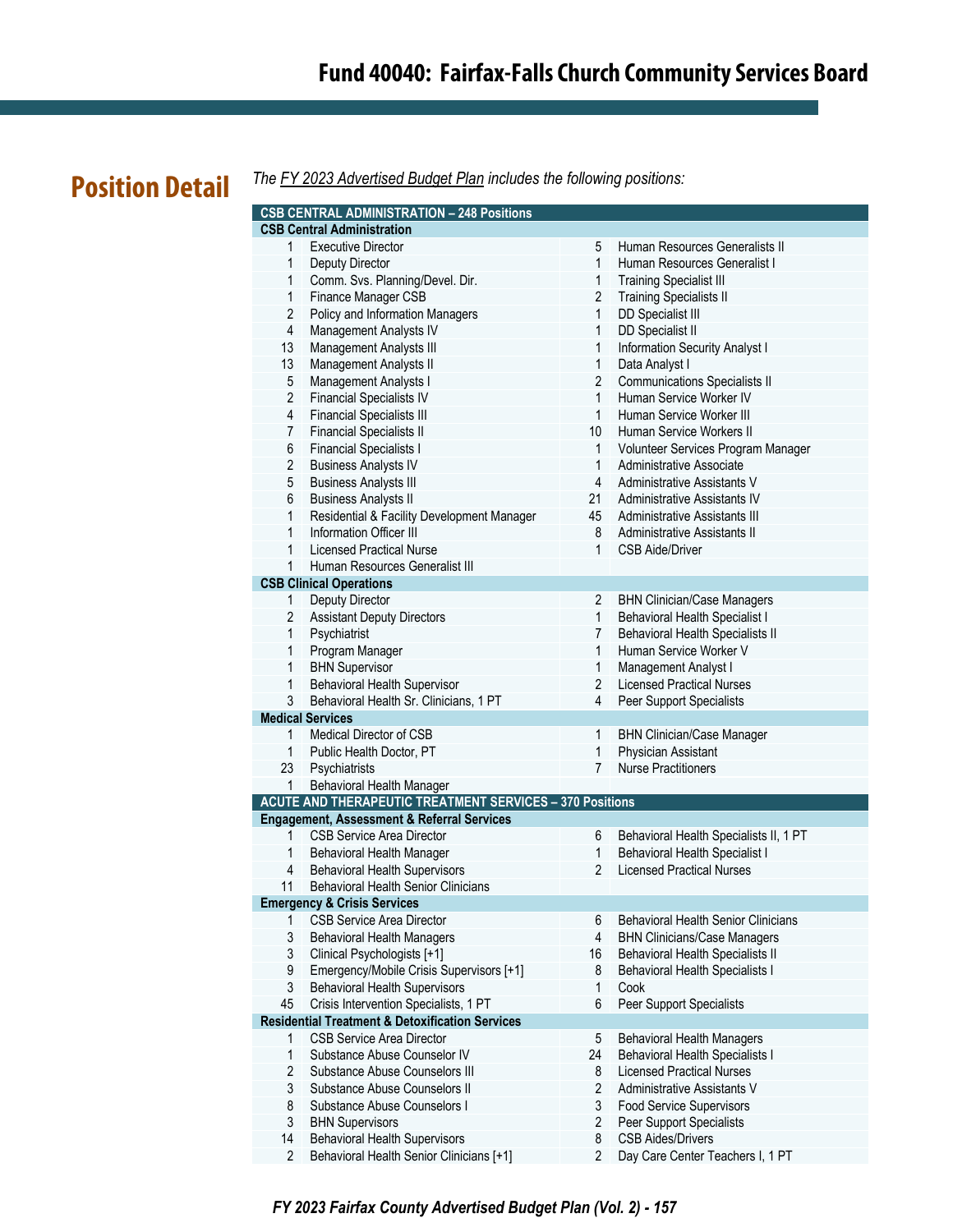# **Fund 40040: Fairfax-Falls Church Community Services Board**

|                | <b>Residential Treatment &amp; Detoxification Services</b>                         |                |                                        |
|----------------|------------------------------------------------------------------------------------|----------------|----------------------------------------|
| 8              | <b>BHN Clinicians/Case Managers</b>                                                | 6              | Cooks                                  |
| 39             | Behavioral Health Specialists II, 1 PT [+2]                                        | $\overline{2}$ | Registered Nurses [+2]                 |
|                | <b>Wellness, Health Promotion &amp; Prevention Services</b>                        |                |                                        |
| 1              | Behavioral Health Manager                                                          | 11             | Behavioral Health Specialists II       |
| 1              | <b>Behavioral Health Supervisor</b>                                                |                |                                        |
|                | Youth & Family Services                                                            |                |                                        |
| 1              | Director Healthy Minds Fairfax                                                     | 12             | <b>Behavioral Health Supervisors</b>   |
| $\overline{2}$ | <b>Clinical Psychologists</b>                                                      | 39             | Behavioral Health Sr. Clinicians, 1 PT |
| 5              | <b>Behavioral Health Managers</b>                                                  | 22             | Behavioral Health Specialists II       |
| $\overline{2}$ |                                                                                    |                |                                        |
|                | Developmental Disability Specialists II                                            |                |                                        |
|                | <b>COMMUNITY LIVING TREATMENT AND SUPPORTS - 487 Positions</b>                     |                |                                        |
|                | Behavioral Health Outpatient & Case Management Services                            |                |                                        |
| 1              | <b>CSB Service Area Director</b>                                                   | 11             | <b>BHN Clinician/Case Managers</b>     |
| 5              | <b>BHN Supervisors</b>                                                             | 50             | Behavioral Health Specialists II       |
| 13             | <b>Behavioral Health Supervisors</b>                                               | 2              | Substance Abuse Counselors II          |
| 37             | Behavioral Health Sr. Clinicians, 1 PT                                             | 6              | <b>Licensed Practical Nurses</b>       |
| 5              | <b>Behavioral Health Managers</b>                                                  |                |                                        |
|                | <b>Support Coordination Services</b>                                               |                |                                        |
| 1              | <b>CSB Service Area Director</b>                                                   | 101            | DD Specialists II                      |
| 5              | <b>DD Specialists IV</b>                                                           | 4              | DD Specialists I                       |
| 16             | <b>DD Specialists III</b>                                                          |                |                                        |
|                | <b>Employment &amp; Day Services</b>                                               |                |                                        |
| 1              | <b>CSB Service Area Director</b>                                                   | 1              | Management Analyst III                 |
| 1              | Behavioral Health Manager                                                          | 2              | Management Analysts I                  |
| 1              | <b>DD Specialist IV</b>                                                            | 1              | Behavioral Health Supervisor           |
| 3              | DD Specialists II                                                                  | 1              | Administrative Assistant III           |
| 3              | <b>DD Specialists I</b>                                                            |                |                                        |
|                | <b>Assisted Community Residential Services</b>                                     |                |                                        |
| 1              | <b>CSB Service Area Director</b>                                                   | 53             | DD Specialists I                       |
| 2              | <b>DD Specialists IV</b>                                                           | 1              | <b>BHN Supervisor</b>                  |
| $\overline{2}$ | <b>DD Specialists III</b>                                                          | 3              | <b>BHN Clinician/Case Managers</b>     |
| 6              | <b>DD Specialists II</b>                                                           | 1              | <b>Licensed Practical Nurse</b>        |
|                | <b>Supportive Community Residential Services</b>                                   |                |                                        |
| 1              | <b>CSB Service Area Director</b>                                                   | 12             | Behavioral Health Specialists I, 1 PT  |
| 3              | <b>Behavioral Health Managers</b>                                                  | 5              | <b>Mental Health Counselors</b>        |
| 1              | DD Specialist IV                                                                   | 3              | <b>Licensed Practical Nurses</b>       |
| 8              |                                                                                    | 1              | Food Service Supervisor                |
| 3              | <b>Behavioral Health Supervisors</b><br><b>Behavioral Health Senior Clinicians</b> | 1              |                                        |
|                |                                                                                    |                | Cook                                   |
| 12             | Behavioral Health Specialists II                                                   | 1              | Residential & Facility Devlop Mgr      |
| 1              | Housing/Community Develop Division Director                                        |                |                                        |
|                | <b>Diversion and Jail-Based Services</b>                                           |                |                                        |
| 1              | <b>CSB Service Area Director</b>                                                   | 3              | <b>BHN Clinician/Case Managers</b>     |
| $\overline{2}$ | <b>Behavioral Health Managers</b>                                                  | 21             | Behavioral Health Specialists II [+2]  |
| 5              | <b>Behavioral Health Supervisors</b>                                               | 4              | Behavioral Health Specialists I [+1]   |
| 9              | <b>Behavioral Health Senior Clinicians</b>                                         | 1              | Peer Support Specialist                |
|                | <b>Intensive Community Treatment Services</b>                                      |                |                                        |
| 1              | <b>CSB Service Area Director</b>                                                   | 1              | Developmental Disability Specialist I  |
| 2              | <b>Behavioral Health Managers</b>                                                  | 1              | <b>Licensed Practical Nurse</b>        |
| 8              | <b>Behavioral Health Supervisors</b>                                               | 1              | Mental Health Therapist                |
| 7              | <b>Behavioral Health Senior Clinicians</b>                                         | 3              | Peer Support Specialists               |
| 6              | <b>BHN Clinicians/Case Managers</b>                                                | 1              | Administrative Assistant V             |
| 16             | <b>Behavioral Health Specialists II</b>                                            | 1              | <b>Administrative Assistant III</b>    |
| 1              | <b>Behavioral Health Specialist I</b>                                              |                |                                        |
|                |                                                                                    |                |                                        |
| +              | <b>Denotes New Position(s)</b>                                                     |                |                                        |
| PT             | <b>Denotes Part-time Position(s)</b>                                               |                |                                        |
|                |                                                                                    |                |                                        |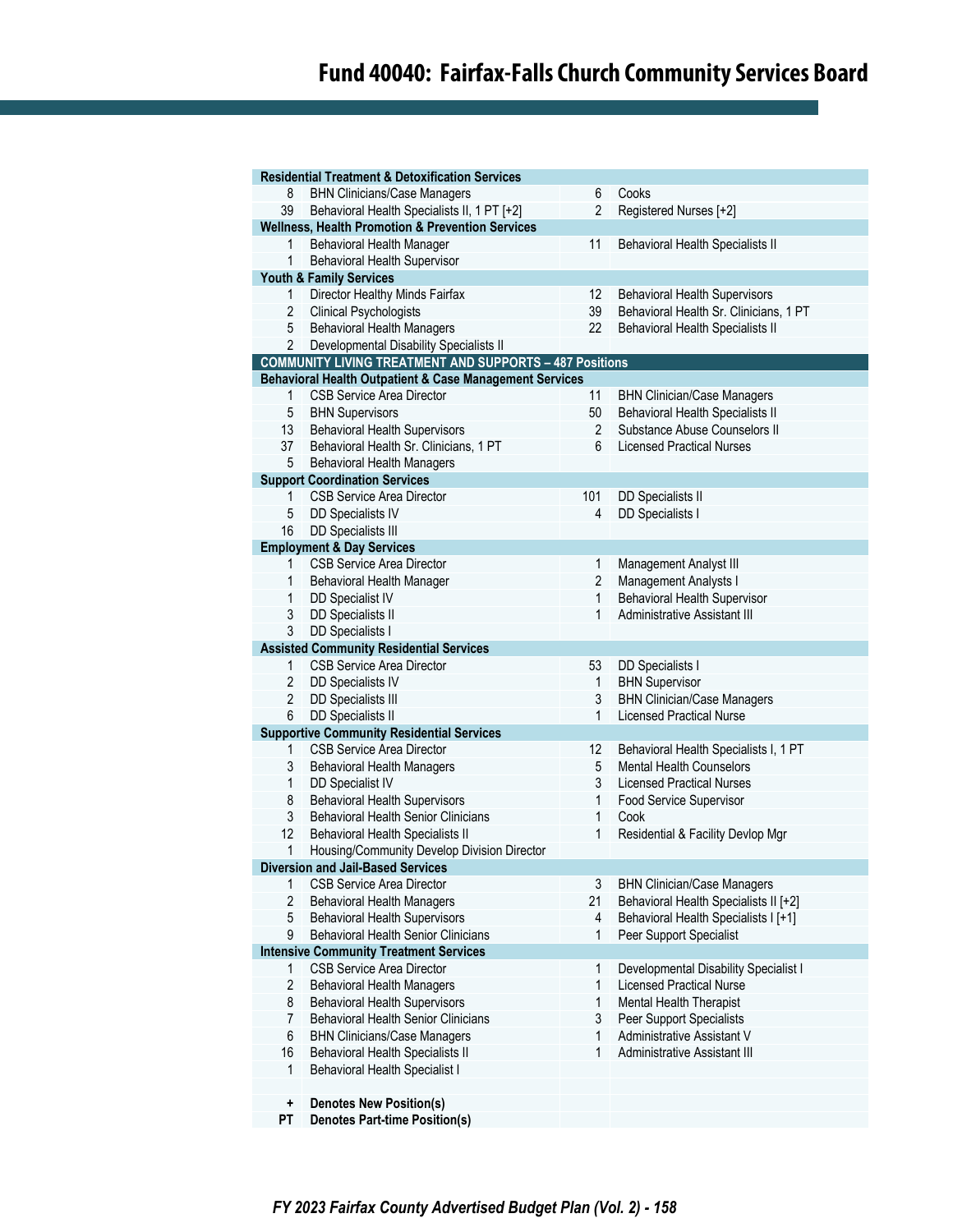# **Performance Measurement Results**

#### **CSB Central Administration**

In FY 2021, the CSB met 80 percent of its service quality objectives (8 out of 10) and 67 percent of its outcome objectives (10 out of 15) as compared to the targets of 80 percent. Due to the COVID-19 pandemic, service quality measures related to satisfaction surveys for five service areas could not be collected or are not reported due to a low response rate. Additionally, although the CSB was able to make changes in the service system, such as providing services through telehealth, the pandemic has continued to have a tremendous impact on the CSB service system and may have played a role in fewer objectives being met this fiscal year. A variety of other factors also may have influenced the outcomes achieved. These include changes in policy at the federal and state levels, changes in program and service delivery, focus on priority population, and staffing levels. The CSB program staff regularly review service and outcome data to improve data collection, service delivery and individual outcomes. The CSB has begun to use new measurement tools to evaluate changes in client functioning. These tools and measures will be explored to determine applicability and reliability for use as outcome measures in the future.

#### **Engagement, Assessment and Referral (EAR) Services**

In FY 2021, EAR served 2,076 adults in walk-in assessment at the Merrifield Center at an average cost of \$1,325 per individual served. This represented a 24 percent decline from the number of adults served in FY 2020, suggesting that the COVID-19 pandemic has continued to have an impact on EAR services. To maintain safety, virtual options were put in place early in the pandemic that led to some challenges establishing contact with clients who had limited access to technology. Since then, staff have returned to in-person operations, and it is expected that this will allow the CSB to serve clients at levels seen prior to the pandemic.

In FY 2019, the Virginia Department of Behavioral Health and Developmental Services (DBHDS) launched a Same Day Access screening model throughout the state. Fairfax has utilized this model for several years, with the goal of shortening the amount of time that it takes for an individual to begin receiving appropriate behavioral health treatment. Previously, the CSB tracked the percent of individuals requesting an assessment through the Call Center who were able to access an assessment appointment within 10 days. Because this practice is now built into the service delivery model, this performance measure has been phased out. Additional enhancements to the assessment process for FY 2022 include a new triage process and nursing and peer specialist positions, which will streamline the process for clinical staff, provide resources to link clients with services in the community and enhance the client experience. Due to the changes in business practice which resulted from the pandemic, satisfaction surveys could not be administered to clients in FY 2021. It is anticipated the CSB will be able to administer surveys to clients in FY 2022 and we are also exploring options for online surveys.

Once an individual is assessed and recommended for services, best practice is to begin treatment services as soon as possible. Of the individuals who received an assessment and were referred to CSB services, 65 percent attended their first scheduled CSB service appointment. The CSB continues to address this issue by maximizing existing staff resources, offering more groups in additional locations and times, providing outreach and engagement services during the transition from assessment to treatment, enhancing utilization management, and linking clients to appropriate services in the community. In order to align with a new DBHDS statewide measure related to treatment engagement with an expectation that 70 percent of individuals will attend their first scheduled service appointment, the CSB has adjusted its target for FY 2023 to reflect the state's benchmark.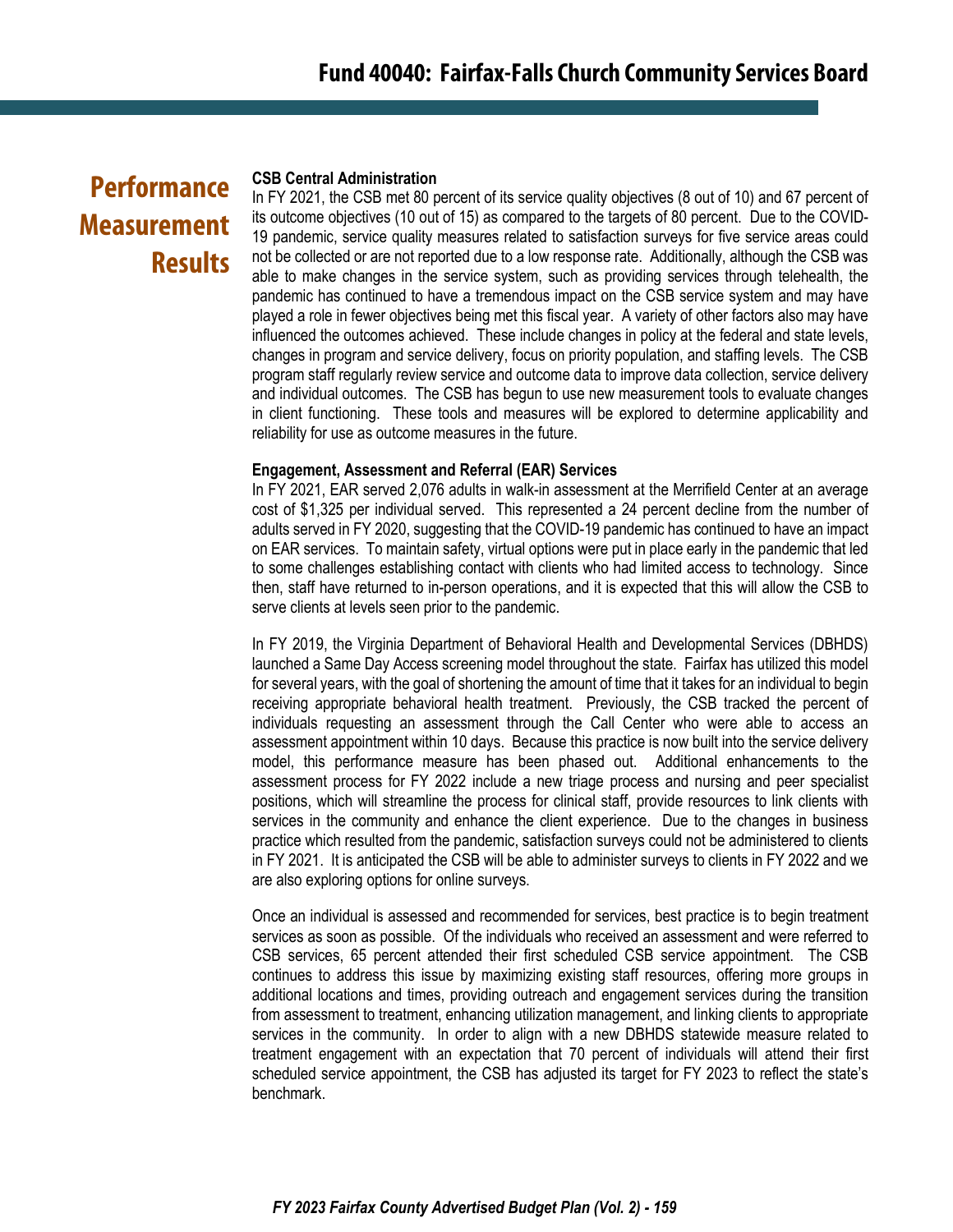In FY 2021, Wellness, Health Promotion and Prevention Services (WHPP) provided Mental Health First Aid (MHFA) training to 380 County and Fairfax County Public School staff, community members, and community partners at an average cost of \$379 per individual. MHFA is an evidence-based international health education program that helps participants identify, understand, and respond to individuals experiencing a crisis due to mental health and/or substance use disorders. Of the participants receiving MHFA training, 100 percent passed the standard exam required to obtain MHFA certification and 95 percent of the participants were satisfied with the training.

In previous years, WHPP staff conducted follow-up surveys for the participants who completed MHFA training to determine the percent of certified MHFA participants who, after taking the training, use the skills to assist someone either in crisis or exhibiting signs of a mental health or substance use problem. Results from approximately three years of survey data had consistently shown that more than half of the respondents applied the skills from MHFA training either at work or in their personal life after obtaining certification. This survey was not conducted in FY 2021 due to continued challenges with COVID-19 and a redesign of MHFA courses to a virtual platform.

The number of actual trainings in FY 2021 was lower than usual due to the impact of COVID-19. The National Council for Behavioral Health released the MHFA virtual training platform for facilitators in July 2020. By the end of August 2020, all CSB WHPP staff were certified to deliver the new curriculum, trained in the learning management system required by National Council to deliver virtual MHFA, and the first virtual MHFA course was held in October 2020.

In FY 2021, seven (7) virtual Youth MHFA courses and 26 Adult MHFA courses were held for a total of 33 courses. No virtual Teen MHFA courses were held as there is no virtual option permitted by the National Council. WHPP continues to provide customized MHFA courses to community groups, non-profit organizations, and local businesses. In addition, WHPP trained staff and volunteers from Volunteer Solutions, Capitol One, Antioch HELPS Ministry, the Office to Prevent and End Homelessness, Domestic and Sexual Violence Services, Boy Scouts, Community Health Workers from the Department of Health, a cohort of staff from the Board of Supervisors, Fairfax Christian Ministry, and the Progress Center.

#### **Emergency and Crisis Services**

In FY 2021, the Merrifield Crisis Response Center (MCRC) served 6,305 individuals through general emergency services and two mobile crisis units at an average cost of \$1,106 per person. The number served increased by five percent, slightly exceeding the target, and suggesting that Emergency Services usage is returning to pre-pandemic levels. Emergency Services operates 24 hours per day, 7 days per week, and aids every individual who presents for services. In FY 2021, 93 percent of individuals received face-to-face services within one hour of check-in.

During early FY 2021, Emergency Services remained open and available to provide services. However, during the stay-at-home order, individuals and families were reluctant to seek direct faceto-face services, leading to a decrease in the number served at the beginning of the fiscal year. Practices were in place to safely serve individuals in-person and through remote telehealth services, health screenings prior to in-person interviews, and offering evaluations in temporary outdoor tents as needed. For those that did seek services during this timeframe, cases tended to be more acute with higher complexity, so although fewer individuals were requesting Emergency Services, longer periods of intervention were often required, and the overall number of service hours in FY 2021 exceeded the 30,000-hour goal. The mobile crisis units were also briefly limited in the types of cases and locations where individuals could be seen when called for evaluations. They were able to quickly resume normal outreach operations with increased screening and PPE but were limited by the public's willingness to receive the team in their homes.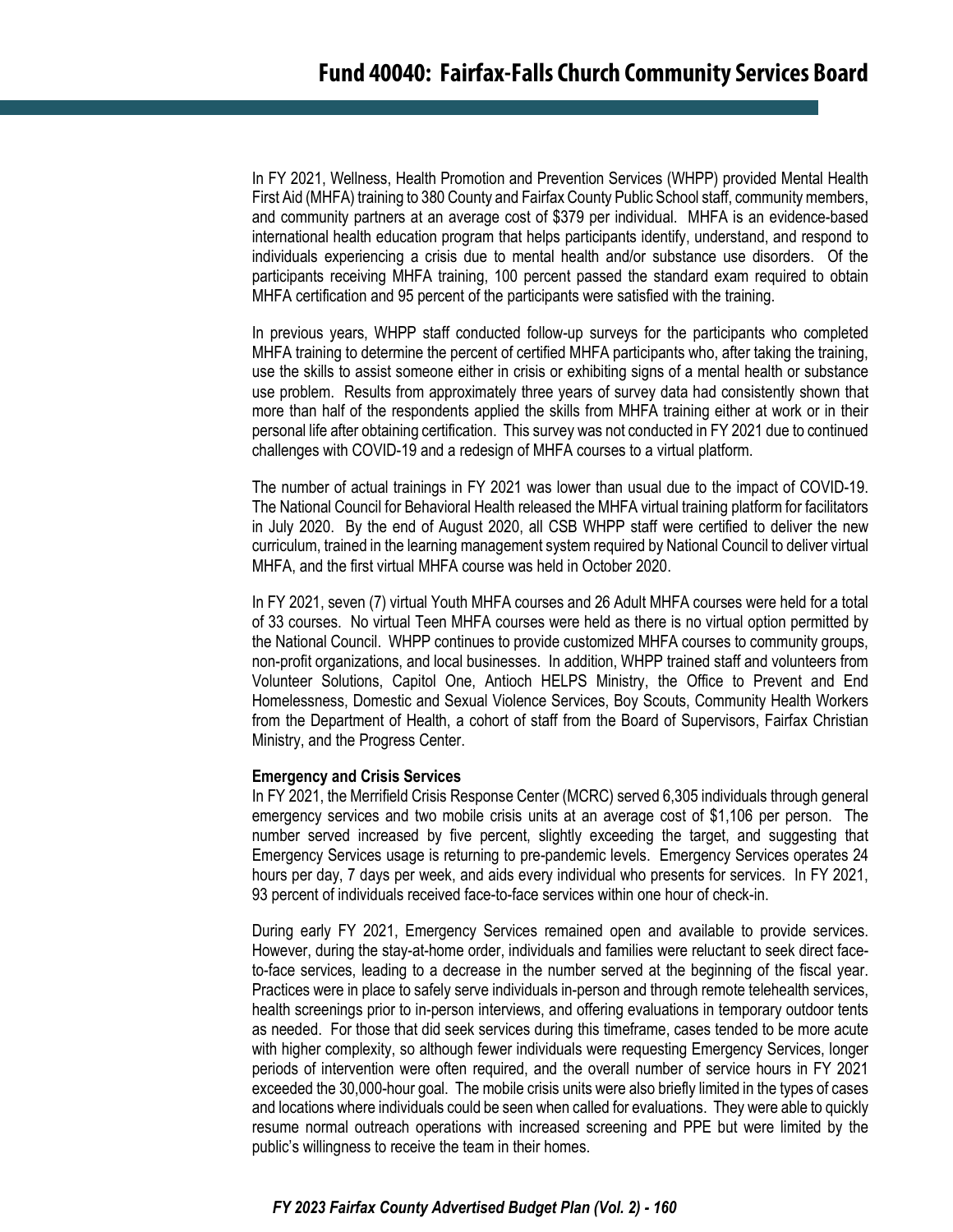In 2018, a Community Response Team began providing services. This is a co-responder model partnership with CSB, law enforcement, Fire and Rescue and Dispatch to provide proactive case management, engagement, and referral services to individuals that are identified as super-utilizers of public safety services and whose needs may be better met through CSB or other community services. In May 2021, Fire and Rescue began conducting direct transports to MCRC for individuals in behavioral health crisis. Staff are also part of a multi-agency initiative that is exploring options for creating a co-responder model to respond to requests for mental health interventions through the 911 call center. This model could impact the number of individuals served in future fiscal years.

In October 2020, the CSB implemented on-site medical clearance services for individuals in need of psychiatric hospitalization and admission to crisis stabilization units. This effort is expected to reduce utilization of emergency departments, increase efficiency for CSB and law enforcement staff and provide a better client experience. In addition, Emergency Services staff continue to explore better ways of serving the community and expand crisis services to offer alternatives to psychiatric hospitalization including piloting a 23-hour crisis stabilization program. It is anticipated that this expanded continuum of crisis services may increase the number of individuals served in the future.

A goal for the Emergency and Crisis service area is to identify the best options and least restrictive services for individuals who are experiencing severe behavioral health issues. In FY 2021, 79 percent of crisis intervention and stabilization services provided by the general emergency service and the mobile crisis units were less restrictive than psychiatric hospitalization, surpassing the target of 65 percent. There are a variety of factors that drive the number of hospitalizations. Access and use of crisis stabilization units were slightly lower in FY 2021 due to lower referrals from the community. As individuals are vaccinated in the community, the CSB expects an increase in utilization during the upcoming fiscal year. While providing the least restrictive intervention remains a critical goal of service provision, CSB ensures that those who truly require the level of care provided through hospitalization can access it.

Throughout the pandemic, law enforcement involved cases remained consistent, including those brought in through an Emergency Custody Order (ECO) or on a voluntary basis. Data have shown that individuals who come to Emergency Services via law enforcement with an ECO have a higher probability of a Temporary Detention Order (TDO) that leads to psychiatric hospitalization. This can be directly attributed to the Crisis Intervention Team (CIT) training that better aligns a police officer's interpretation of the ECO with its intended purpose, and assessment of the client's acuity and need for a higher level of care. As more law enforcement officers receive training to identify individuals who are experiencing a mental health crisis and bring them to the attention of Emergency Services, it is anticipated that these hospitalizations may increase.

#### **Residential Treatment and Detoxification Services**

In FY 2021, 215 individuals received Adult Residential Treatment for substance abuse, including those who received services through primary treatment, community re-entry, and aftercare services, at an average cost of \$54,167 per person. This represented a 41 percent decrease from the number of individuals served in FY 2020, which is partly due to the social distancing requirements that reduced program capacity starting at the end of FY 2020. The CSB has consulted with the Health Department, which advises facilities to continue following best practices regarding COVID-19. To maintain client and staff safety, residential treatment programs have continued reduced program capacities in FY 2021. In addition, fewer individuals are requesting this level of care as some individuals are reluctant to enter care in a congregate setting during the public health emergency. Aside from the limitations on the numbers served due to the pandemic, as the residential facilities age, additional maintenance and repair costs are incurred. However, had the pandemic not reduced the programs' ability to admit individuals at the usual pace, it is expected that numbers served would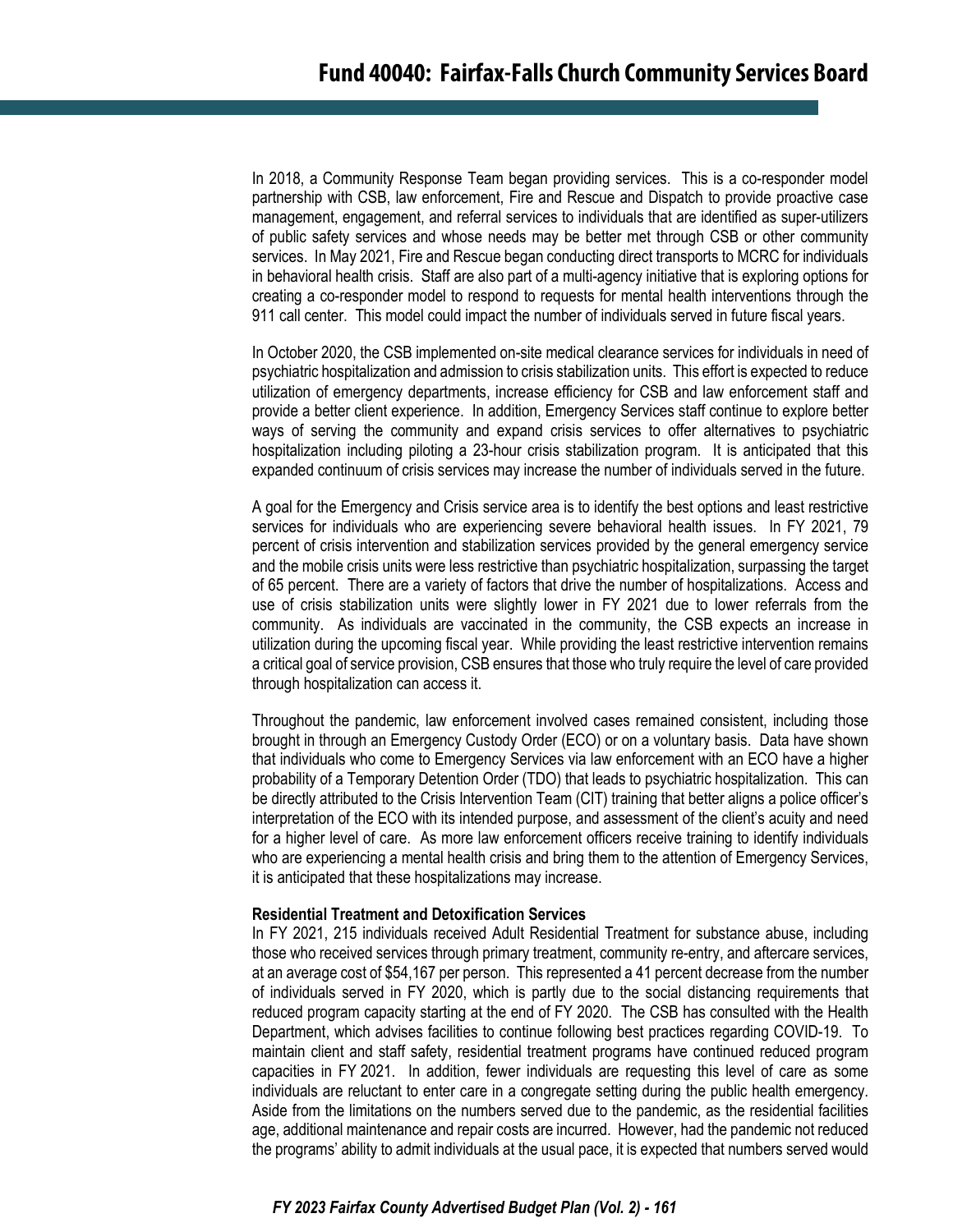have more closely matched the target and the estimated cost per individual served. Many of the residential treatment programs in this service area are large, allowing the programs to produce an economy of scale that, when combined with successful outcome measures, provide a positive return on investment.

Outcome surveys are conducted one-year post discharge. Individuals are surveyed about overall satisfaction with the services received, their current substance use status, and employment. Ninetyeight percent of respondents indicated that they were satisfied with services. Of the respondents, 85 percent reported that they had reduced their substance use at one-year post discharge as compared to their substance use prior to entering the program, exceeding the target of 80 percent. Residential treatment programs recognize the importance of employment to ensure economic stability and the benefits of daily structure, responsibility, and accountability in an individual's recovery. During the past fiscal year, 75 percent of respondents were employed one-year post discharge, meeting the target. Given the increase in employment opportunities since FY 2019, we expect that the percent of clients employed will reach 85 percent in FY 2023. Although the target was met, there are still challenges which staff remain focused on meeting to assist individuals with employment. As the age of the population served has trended lower and the service delivery model has changed, including a decreased length of stay, individuals are often less prepared for future employment upon entering the program and there is less time for them to get connected to job supports during treatment.

#### **Youth and Family Services**

In FY 2021, Youth and Family Outpatient Services served 1,361 youth at an average cost of \$4,361 per person. This represented a 25 percent decrease in youth served from FY 2020. As a result of the COVID-19 pandemic, the CSB received many fewer direct referrals from Fairfax County Public Schools (FCPS) and Falls Church City Public Schools (FCCPS). In addition, many issues that caused parents to bring their children to behavioral health services are school related, such as attendance, school behavior, and academic performance. With in-home learning, these factors were less salient. Throughout the pandemic, the CSB maintained the capacity to serve youth and families in the community, through a combination of telehealth and in-person services. As students return to in-person learning, it is anticipated that referrals will increase to levels seen prior to the pandemic and perhaps higher. Behavioral health needs of children and youth are met through individualized plans which include outpatient individual, family and group treatment, case management and/or psychiatric services. Youth and Family Outpatient staff coordinate closely with education, child welfare, and juvenile justice to meet the needs of children and youth involved in multiple systems. Through case management, children and youth with especially complex and high-risk behaviors can access intensive services funded through the Children's Services Act or Medicaid.

In previous fiscal years, improvement in home, school and community functioning for children and youth served was measured through parent questionnaires on satisfaction surveys. However, these surveys are typically administered in a paper format and due to the pandemic, staff were unable to administer satisfaction surveys this fiscal year. It is anticipated the CSB will be able to administer surveys to clients in FY 2022. In 2019, the CSB implemented a new research-backed outcomes measurement tool, the Daily Living Activities-20 (DLA-20). The DLA-20 assesses individual functioning on 20 daily living skills and identifies where outcomes are needed so that clinicians can address functional deficits through individualized service plans. Results from these assessments show that 93 percent percent of youth served maintained or improved functioning on school-related measures. The CSB is exploring options to utilize the DLA-20 for tracking client outcomes and improvements in the future.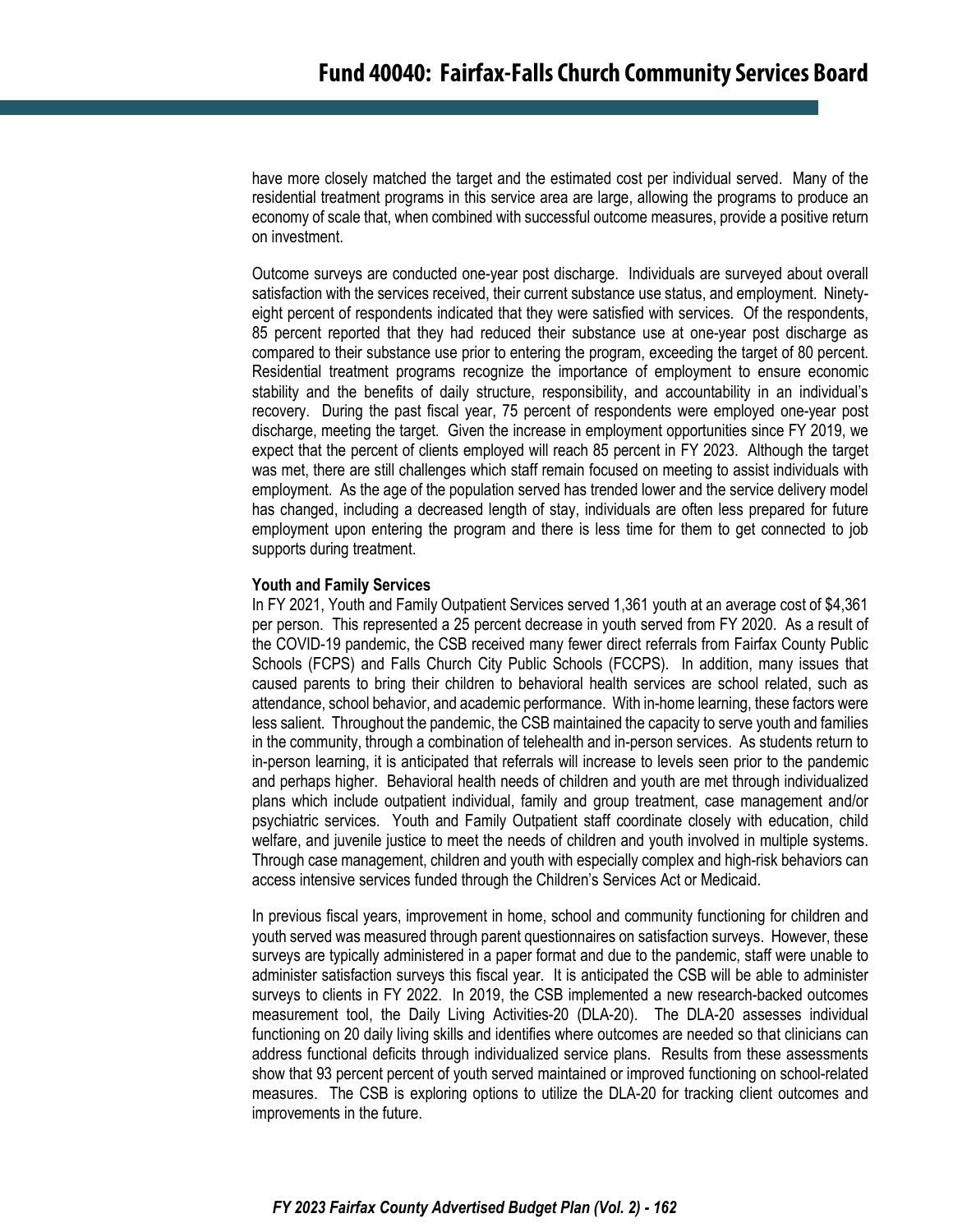#### **Behavioral Health Outpatient and Case Management Services**

In FY 2021, Behavioral Health Outpatient and Case Management Services (BHOP) provided services to 4,264 adults with mental health, substance use, and/or co-occurring disorders at an average cost of \$3,021 per individual. In this service area, satisfaction surveys are typically administered in the spring. However, due to the COVID-19 pandemic and the change to online and telehealth services, staff were unable to administer surveys this fiscal year. It is anticipated the CSB will be able to administer surveys to clients in FY 2022. This service area has implemented several business process improvements to enhance efficiencies around service delivery, including client engagement, collaborative documentation, centralized scheduling, no-show policy, and utilization review. Individuals are prioritized for services based on the severity of their needs at the time of assessment. Medicaid expansion has also allowed clinicians to refer more people to communitybased providers when stable, which increases program capacity and allows more individuals to begin treatment services. During the onset of the pandemic, BHOP was able to quickly move to primarily telehealth services in March 2020 and safely continue critical treatment services.

For the past several years, this service area has tracked employment outcomes for those receiving treatment primarily for substance use. In FY 2021, 58 percent of those served obtained or maintained employment, which was a five (5) percentage point decrease from FY 2020. Since FY 2016, the percent of individuals receiving substance use treatment who are successfully employed has leveled off in comparison to the target of 80 percent. This decrease followed a change in the population served that focuses resources on those individuals whose lives are most severely impacted by substance use and who may face significant barriers in obtaining and maintaining employment. Additional measures that are reflective of the goals of current programming are being explored for this service area.

#### **Support Coordination Services**

In FY 2021, 5,004 individuals with a developmental disability received an assessment, case coordination, and/or Targeted Support Coordination services, at an average cost of \$5,361 per person. While most individuals received assessment and case coordination services, 1,481 individuals received Targeted Support Coordination services, missing the target of 1,537. The target was missed due to unexpected staff vacancies and increased staff workload related to new state mandates. These mandates include the completion of additional assessment tools at each face-toface visit to assess individuals' support needs and crisis risk, and the completion of an annual comprehensive assessment to identify areas of potential risk. Although these new requirements are intended to reduce risk and improve outcomes for individuals, the increased workload limited the CSB's ability to expand targeted case management services as projected. The number of individuals receiving this service increases as the number of Medicaid Waivers assigned by the state increases. It is anticipated that the number of individuals receiving Targeted Support Coordination services will have a higher than usual increase over the next two fiscal years, due to an anticipated increase in new waiver slots and an increase in individuals served through State Plan Option services. Overall, it estimated that 1,768 individuals will be served in FY 2022 and 1,900 served in FY 2023.

Each individual that receives Targeted Support Coordination services has monthly contacts with a support coordinator and has a team consisting of professionals and family members who meet at least every 90 days with the individual to ensure needs are being addressed and progress towards outcomes is accomplished and reflected in the Individual Support Plan (ISP). During these meetings, which include the individual, 96 percent of individuals said that they were satisfied with services. Ninety-eight percent of Person-Centered Plan outcomes were met for individuals served in Targeted Support Coordination. This outcome represents the Person-Centered Plan outcomes developed by CSB support coordinators, with active participation from the individual, as well as family members and people who know him or her best. Challenges to meeting service outcomes include finding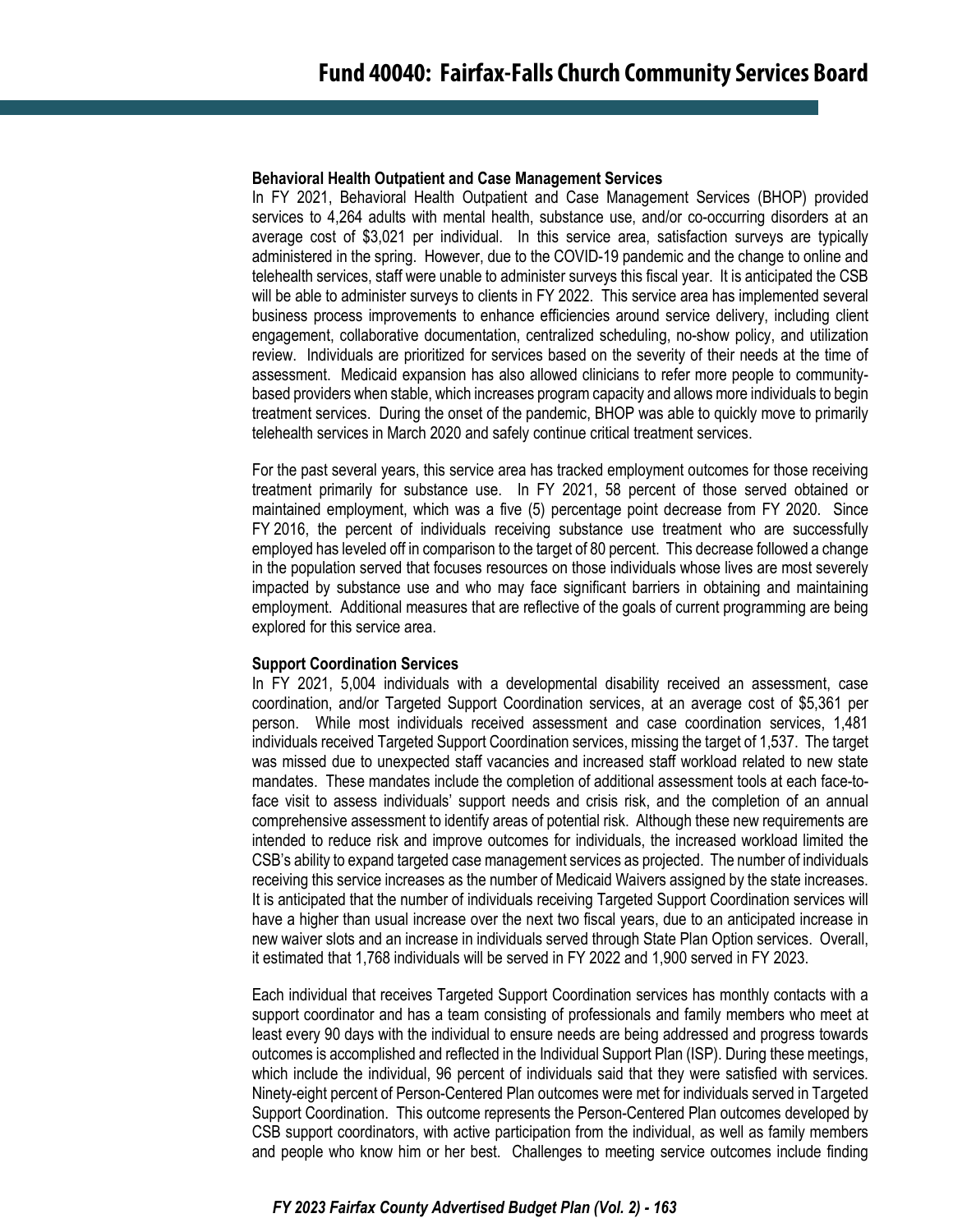specialized providers who can meet the complex medical and behavioral needs of the individuals served, transportation throughout the region, and ensuring vendors are able to apply for and obtain customized rates through Medicaid.

#### **Employment and Day Services**

In FY 2021, 784 individuals with developmental disability received directly operated and contracted day support and employment services, representing a 50 percent decline from the number served in FY 2020. Of these individuals, 532 received services fully funded by Fairfax County while 252 received services partially funded through Medicaid Waiver and partially by Fairfax County. The average cost to serve these individuals was \$33,373 per person. The continued impact of the COVID-19 pandemic was a substantial factor in the decline. For example, all providers for day support and group supported employment were closed until May 2021. Additionally, programs are continuing to face capacity challenges and it is unclear when these issues will be resolved. It is anticipated that after the pandemic, the number of individuals served will increase, based on the estimated number of graduates from Fairfax County Public Schools (FCPS) who may be eligible for CSB Employment and Day Support Services. Due to the pandemic, FCPS extended an extra year of eligibility for individuals who would have typically aged out of the school system, which also contributed to a reduction in the number of FY 2020 and 2021 graduates that were placed. It is expected that these graduates will gradually begin placements in Day Support employment services in FY 2022.

Due to the program disruptions experienced and large reductions in client engagement, satisfaction surveys had a low response rate. As such, satisfaction data are not presented for FY 2021. Additionally, average annual wages in FY 2021 were likely skewed due to the lower number of individuals who were employed. Of the individuals who received group supported employment services, the average annual wage was \$8,524, and for those who received individual supported employment, \$13,949 was the average annual wage. Prior to the pandemic, there was a trend towards more jobs in the retail, hospitality, and food service industries. While these jobs may provide a desired level of flexibility for employees, the number of hours worked are lower, which leads to lower overall annual earnings, even while the hourly wage remains constant. It is anticipated that this decreased earnings trend will continue, as this type of employment is replacing previous jobs that had more security for the individual. Staff are exploring additional ways to support members in the community. This includes options to utilize the Adult Day Health programs run by the Fairfax County Health Department and the Senior Centers run by Neighborhood and Community Services.

This service area also provides employment services to individuals with serious mental illness, substance use and/or co-occurring disorders. In FY 2021, 502 adults received supported employment services, which included individual and group employment coaching and support, at a cost of \$2,480 per individual. This number reflects an enhancement to the CSB's electronic health record that more accurately captures individual CSB clients served in a group setting in treatment programs and through drop-in groups that are provided at locations throughout the community.

In FY 2021, Employment Services staff and contractors continued to focus on individual job development and placement. Overall, 498 individuals, or 99 percent of those served, received individual supported employment services while four individuals (one percent) received group supported employment services. Of these, 92 percent indicated satisfaction with services, and 44 percent obtained paid or volunteer employment. This represents a decline from FY 2020 and is due to the pandemic, which resulted in business closures and a lack of employment opportunities. In addition, some clients were less likely to work due to safety concerns related to the pandemic for themselves and/or family members. Also, increased availability of unemployment benefits may have impacted the number of clients employed in FY 2021. It is expected that as the impact of the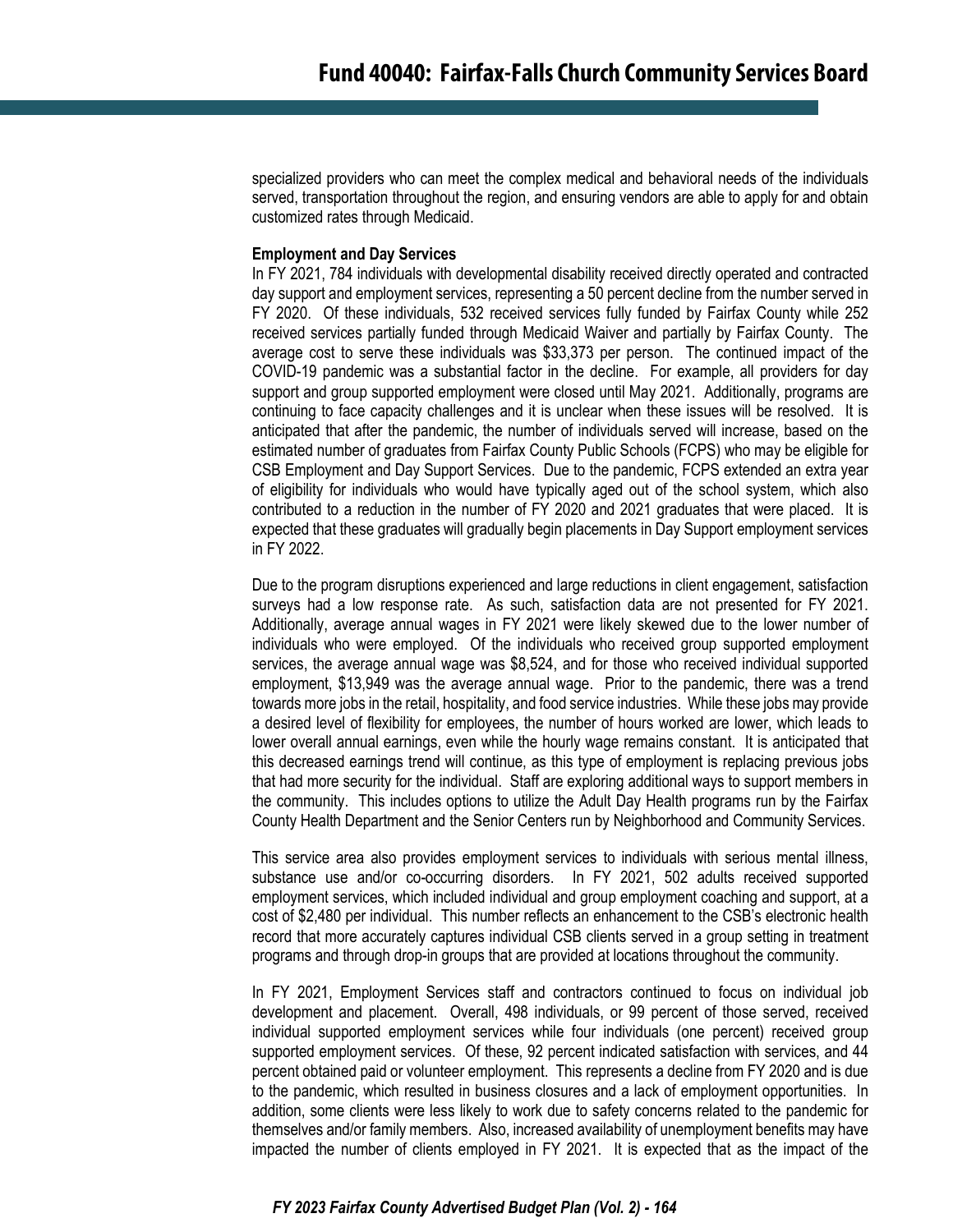pandemic lessens in the upcoming year, the employment rate will return to previous levels towards the end of FY 2022. Although not formally employed, a higher number of individuals served this year received educational supports to prepare them for future employment. This included guidance to enroll and attend college courses, support for skills training classes, and study to obtain professional certifications or licenses. One positive effect of the pandemic has been new opportunities for virtual volunteer work, which increase community involvement and build communication and other work readiness skills.

The individuals who obtained paid employment worked an average of 27 hours per week and received an average hourly wage of \$13.79, surpassing the target of \$12.00. This is primarily due to individuals with prior professional experience who worked with job coaches to successfully secure employment in their career fields, which increased the average wage. Additional employment included work in the educational, government, restaurant and retail sectors within the region and is reflective of the majority of job placements in this service area. There was a significant number of individuals working in customer service call center and entry level IT positions. Due to the recent increase in the state minimum wage, it is expected that the average hourly wage will continue to increase over the next several fiscal years.

#### **Assisted Community Residential Services**

In FY 2021, 99 individuals were served in directly operated group homes, contracted group homes and supported apartments throughout the community. The number of individuals in this service area has decreased over the past few fiscal years due to natural attrition. The average cost per individual served increased to \$82,558, driven by an increase in staffing levels at two of the directly operated group homes in response to the acute needs of this aging and intensely medically involved population.

This service area maintains contracts with community-based providers to support a continuum of residential services and supports to include congregate group homes, respite facility, respite subsidy, and in-home supports. This service area is designed to enhance community capacity and maintain the quality of care for individuals served. The CSB will continue serving individuals directly and through contracts in the future, shifting this level of care to community-based providers throughout the county and focusing on the identified priority populations. In addition, CSB staff members provide consultation and assistance to community-based providers in navigating new Medicaid funding structures to maximize their state funding and capacity to serve this population.

The individuals who receive residential services generally show high levels of satisfaction with their living arrangement and the supports and activities offered. In FY 2021, 100 percent of those surveyed indicated satisfaction. Additionally, 98 percent of those served were able to maintain their existing level of residential independence, which affords a higher level of independence for individuals with developmental disability.

#### **Supportive Community Residential Services**

Supportive Community Residential Services (SCRS) served 311 individuals in FY 2021 at an average cost of \$31,488 per person. A recently awarded contract with community-based providers is anticipated to have a positive impact on the cost of services and system-wide capacity throughout the region. The contract is designed to maximize the use of available state and federal funding sources to decrease reliance on local funding over time. As expected, fewer individuals were served in this service area in FY 2021 due to contract and service delivery re-alignment, coupled with Medicaid expansion, which allows more individuals to be served by community-based providers. Overall, 93 percet of individuals reported being satisfied with services.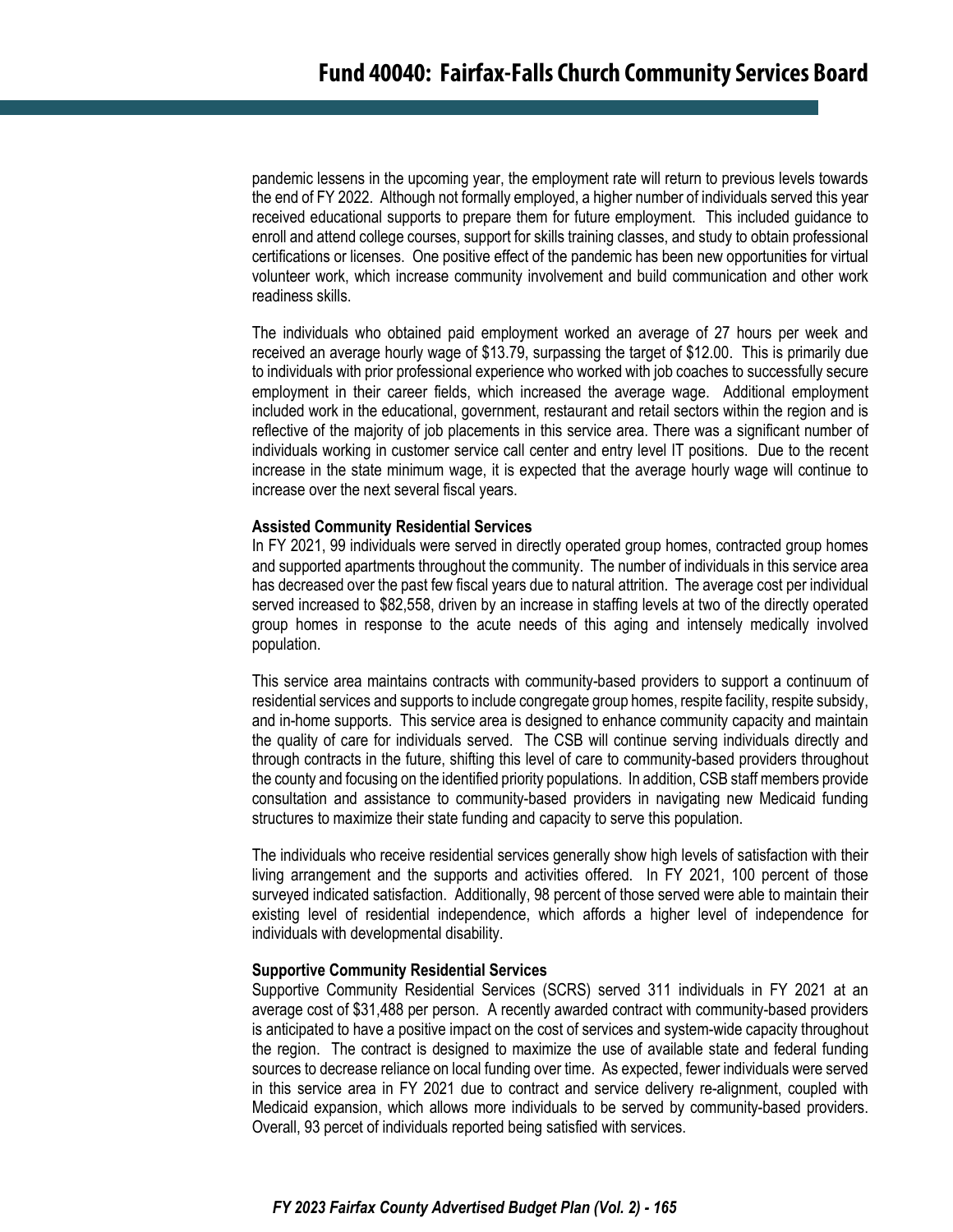One of the goals in this service area is for clients to reach a stage where they are at a self-sufficiency level in which they can move to a more independent housing arrangement. Clients must be able to consistently manage their own medication administration, appointments, finances, and work schedules with minimal staff intervention to move out of a level of care that provides daily interaction with clinical staff. The percentage of individuals who were ready to move to a more independent residential setting within one year was 12 percent, which did not meet the target. Clients in service are making progress towards independent living, however this percentage dropped due to the successful placement of several individuals in permanent supportive housing in FY 2020 with vouchers obtained through a partnership with the Department of Housing and Community Development (DHCD). These housing vouchers are essential for providing a subsidy to low-income individuals so that they may afford housing in Northern Virginia. Research suggests that permanent supportive housing for this vulnerable population leads to more successful outcomes. An implication of placing more individuals into housing during FY 2020 is that it opened the door for new clients with more intensive needs to enter this level of care. The transition to a community- based setting requires a significant amount of skill training and rehabilitation for clients to reach a level of functioning that allows for a successful move to a more independent living arrangement, a process which typically takes 12 to 18 months. It is anticipated that as these clients have more time in service that this percentage will increase in FY 2022. This service area continues to manage wait lists, need for services, and available slots based on resources in the community.

#### **Diversion and Jail-Based Services**

In FY 2021, CSB clinicians housed in the Adult Detention Center (ADC) served a total of 1,826 individuals at a cost of \$1,026 per individual. In addition, 1,236 forensic assessments were conducted with 998 individuals (unduplicated) during the fiscal year. As part of the Diversion First initiative, ADC staff members screen all individuals for mental health issues as part of the medical assessment. The results from the evidence-based tool are used to identify individuals for more indepth clinical assessments or referral to other providers. This helps to ensure that those who are incarcerated and in need of behavioral health services are properly identified and referred for treatment.

Timeliness of assessment and services correlates with better behavioral health outcomes. In FY 2021, 84 percent of those referred for a forensic assessment received that assessment within two days of referral, which did not meet the of the target of 90 percent. The assessments that did not occur within two days were partly impacted by the COVID-19 pandemic, which limited timely access. Of those individuals who received a full forensic assessment, 85 percent received follow up treatment services while in jail, which could include services to address mental health and/or substance use disorder. The CSB Jail Services team has expanded the scope of its work to include Emergency Custody Orders (ECOs) and Temporary Detention Orders (TDOs) to help stabilize acute mental health needs while individuals are incarcerated or upon release. In FY 2021, the Sheriff's Office expanded services for Medication Assisted Treatment (MAT) for individuals with opioid use disorder. The CSB provides coordination of care and release planning for MAT participants prior to and post release. This service area continues to collaborate with the specialty courts and other Diversion First services to provide needed supports to individuals while incarcerated and to link them with appropriate services upon release.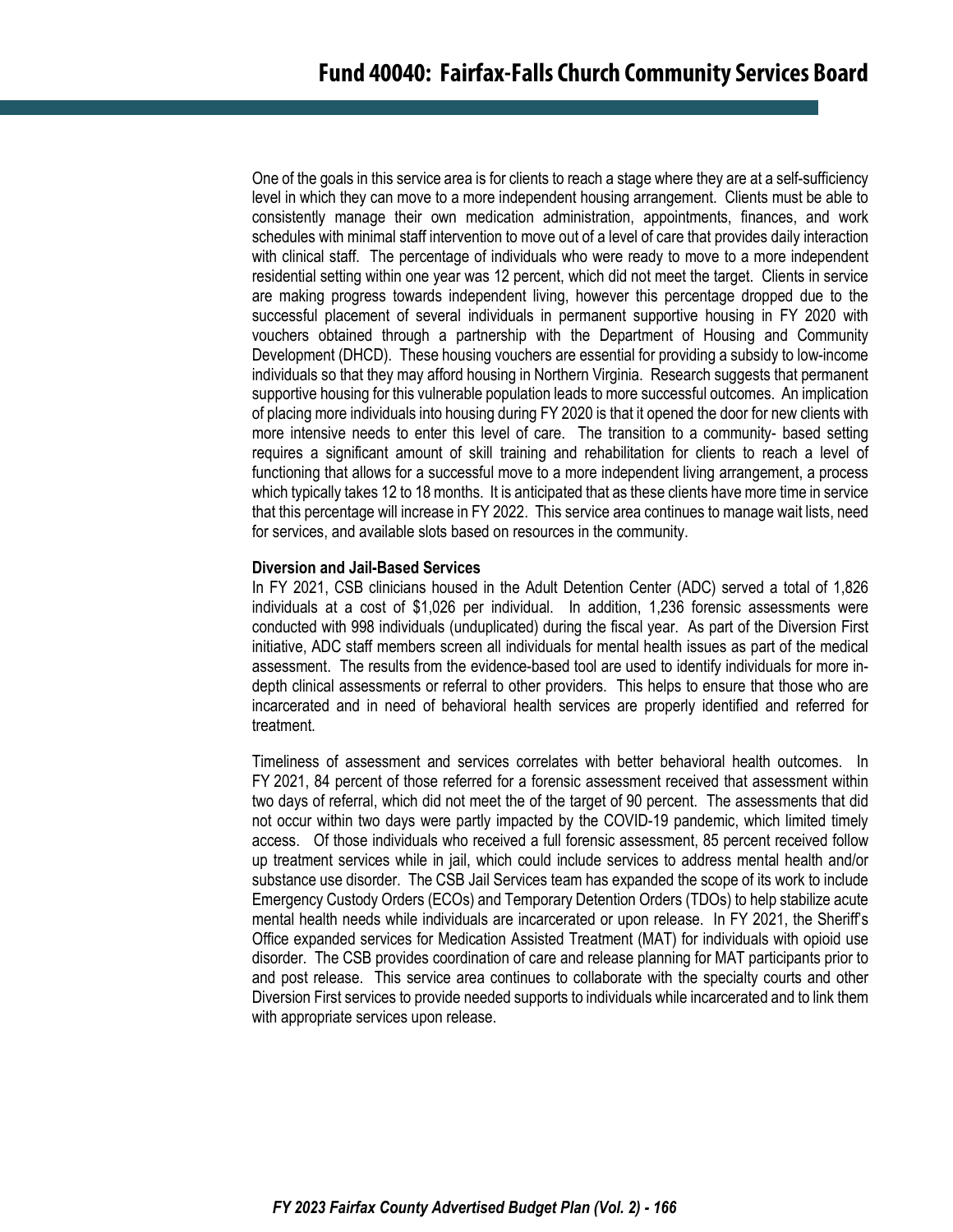#### **Intensive Community Treatment Services**

In FY 2021, CSB discharge planners served 663 adults, at an average cost of \$1,076 per individual served. This represented a 7 percent decrease from FY 2020. Although there were significant increases in the number of adults served each year since FY 2017, state legislative changes have required shorter time frames to locate alternative treatment, which resulted in more admissions to state hospitals as a last-resort placement. In the past year, five of the eight state hospitals were closed to admissions at various points, which both limited admissions, and with the remaining state hospitals at capacity, caused increased pressure for discharge planning to transition individuals to local services.

Increased demand generally results in shorter hospital stays and greater need for responsive discharge planning services for clients with multiple complex treatment needs. Ninety five percent of all adults were scheduled for a CSB assessment within seven days of hospital discharge. The additional five percent of clients were scheduled within fifteen days for an assessment. For individuals who had been discharged and were waiting for an assessment, discharge planners remained involved to ensure continuity until individuals could begin receiving other CSB services. Due to the COVID-19 pandemic, satisfaction surveys could not be administered in FY 2021. It is anticipated the CSB will be able to administer surveys to clients in FY 2022.

As individuals re-integrate into community-based settings, access to ongoing care supports their reintegration and recovery. Of the individuals referred for assessment and CSB treatment services, 52 percent remained in CSB services after 90 days. More individuals are required to be discharged from hospitals as soon as possible, while also presenting with a higher acuity and complexity. As individuals may not be as well prepared to adjust to community-based treatment, this requires more complex planning between providers to help ensure individuals remain in treatment and impacts the overall outcomes. Additionally, the pandemic has put stress on the behavioral health care system nationwide, which has limited the availability of treatment resources and may have impacted client engagement. The CSB is working to mitigate these issues and anticipates that as more resources become available, this will improve client engagement, staffing consistency, and retention in services.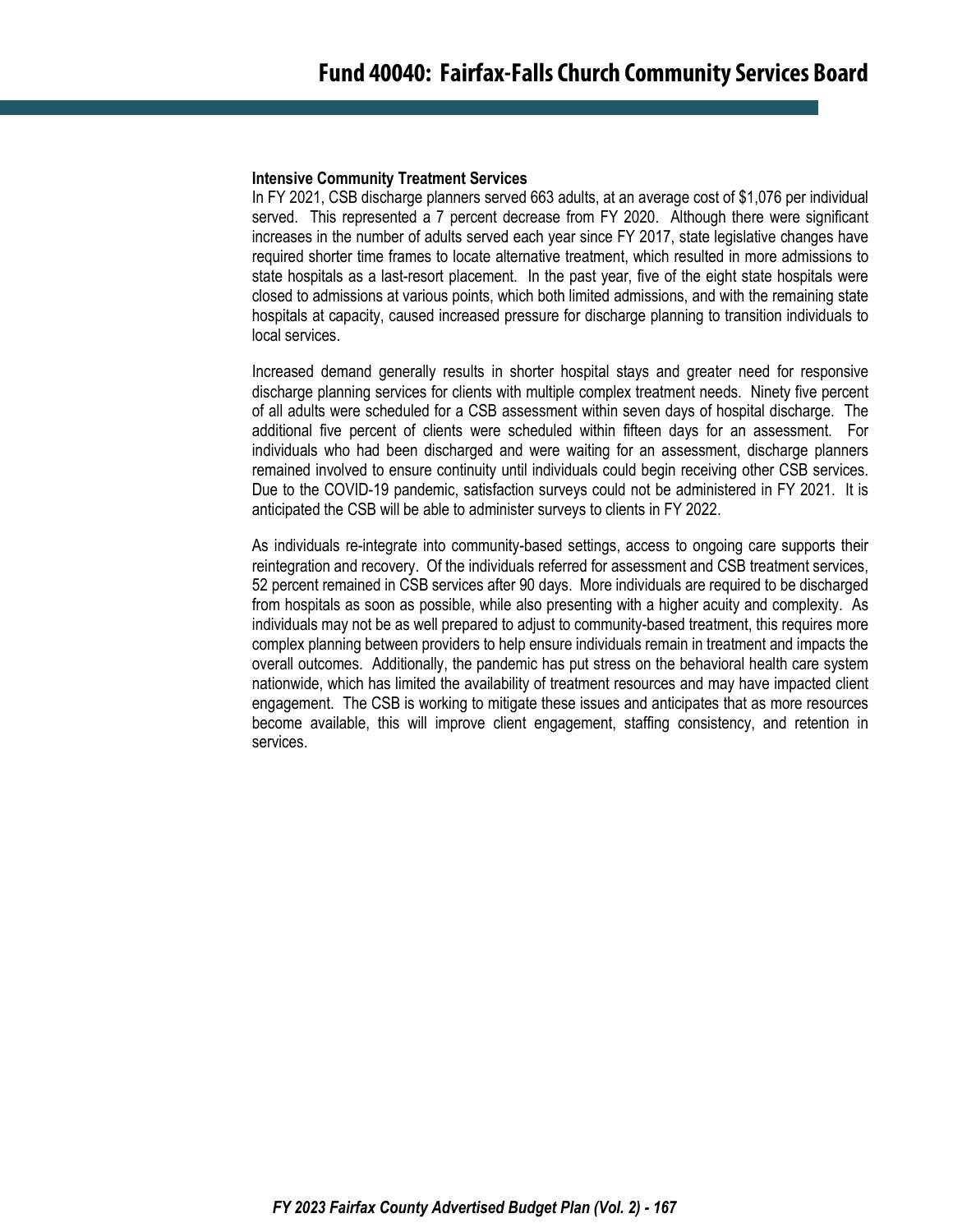| Indicator                                                                                                                                                                                                     | FY 2019<br><b>Actual</b> | FY 2020<br><b>Actual</b> | FY 2021<br><b>Estimate</b> | FY 2021<br><b>Actual</b> | FY 2022<br><b>Estimate</b> | FY 2023<br><b>Estimate</b> |  |
|---------------------------------------------------------------------------------------------------------------------------------------------------------------------------------------------------------------|--------------------------|--------------------------|----------------------------|--------------------------|----------------------------|----------------------------|--|
| <b>Central Administration</b>                                                                                                                                                                                 |                          |                          |                            |                          |                            |                            |  |
| Percent of CSB service quality objectives achieved                                                                                                                                                            | 88%                      | 88%                      | 80%                        | 75%                      | 80%                        | 80%                        |  |
| Percent of CSB outcome objectives achieved                                                                                                                                                                    | 73%                      | 67%                      | 80%                        | 60%                      | 80%                        | 80%                        |  |
| <b>Engagement, Assessment, and Referral Services</b>                                                                                                                                                          |                          |                          |                            |                          |                            |                            |  |
| Percent of individuals receiving an assessment who<br>attend their first scheduled service appointment                                                                                                        | 67%                      | 59%                      | 80%                        | 59%                      | 80%                        | 80%                        |  |
| Percent of individuals trained who obtain Mental Health<br>First Aid certification                                                                                                                            | 95%                      | 95%                      | 92%                        | 96%                      | 92%                        | 92%                        |  |
| <b>Emergency and Crisis Services</b>                                                                                                                                                                          |                          |                          |                            |                          |                            |                            |  |
| Percent of crisis intervention/stabilization services<br>provided that are less restrictive than psychiatric<br>hospitalization                                                                               | 72%                      | 74%                      | 65%                        | 72%                      | 65%                        | 65%                        |  |
| <b>Residential Treatment and Detoxification Services</b>                                                                                                                                                      |                          |                          |                            |                          |                            |                            |  |
| Percent of individuals served who have reduced alcohol<br>and drug use at one-year post-discharge                                                                                                             | 85%                      | 87%                      | 80%                        | 82%                      | 80%                        | 80%                        |  |
| Percent of individuals served who are employed at one<br>year after discharge                                                                                                                                 | 72%                      | 77%                      | 80%                        | 80%                      | 75%                        | 75%                        |  |
| <b>Youth and Family Services</b>                                                                                                                                                                              |                          |                          |                            |                          |                            |                            |  |
| Percent of youth who maintain or improve school<br>functioning after participating in at least 90 days of<br>outpatient services                                                                              | 91%                      | 72%                      | 90%                        | 90%                      | 90%                        | 90%                        |  |
| <b>Behavioral Health Outpatient and Case Management Services</b>                                                                                                                                              |                          |                          |                            |                          |                            |                            |  |
| Percent of individuals who maintain or improve<br>employment status after participating in at least 30 days of<br>substance use treatment                                                                     | 59%                      | 62%                      | 80%                        | 63%                      | 70%                        | 70%                        |  |
| <b>Support Coordination Services</b>                                                                                                                                                                          |                          |                          |                            |                          |                            |                            |  |
| Percent of Person-Centered Plan objectives met for<br>individuals served in Targeted Support Coordination                                                                                                     | 96%                      | 98%                      | 88%                        | 99%                      | 88%                        | 88%                        |  |
| <b>Employment and Day Services</b>                                                                                                                                                                            |                          |                          |                            |                          |                            |                            |  |
| Average annual wages of individuals with a developmental<br>disability receiving group supported employment services                                                                                          | \$6,750                  | \$6,576                  | \$6,750                    | \$5,203                  | \$6,250                    | \$6,250                    |  |
| Average annual wages of individuals with a developmental<br>disability receiving individual supported employment<br>services                                                                                  | \$15,985                 | \$15,157                 | \$16,200                   | \$13,298                 | \$15,500                   | \$15,500                   |  |
| Average hourly rate of individuals with serious mental<br>illness, substance use, and/or co-occurring disorders<br>receiving individual-supported employment services                                         | \$14.61                  | \$14.61                  | \$12.00                    | \$13.27                  | \$12.00                    | \$12.00                    |  |
| <b>Assisted Community Residential Services</b>                                                                                                                                                                |                          |                          |                            |                          |                            |                            |  |
| Percent of individuals served in directly-operated and<br>contracted group homes and supported apartments who<br>maintain their current level of residential independence<br>and integration in the community | 100%                     | 98%                      | 98%                        | 94%                      | 98%                        | 98%                        |  |
| <b>Supportive Community Residential Services</b>                                                                                                                                                              |                          |                          |                            |                          |                            |                            |  |
| Percent of individuals receiving intensive or supervised<br>residential services who are able to move to a more<br>independent residential setting within one year                                            | 13%                      | 18%                      | 13%                        | 19%                      | 18%                        | 18%                        |  |

**A complete list of performance measures can be viewed at**

**<https://www.fairfaxcounty.gov/budget/fy-2023-advertised-performance-measures-pm>**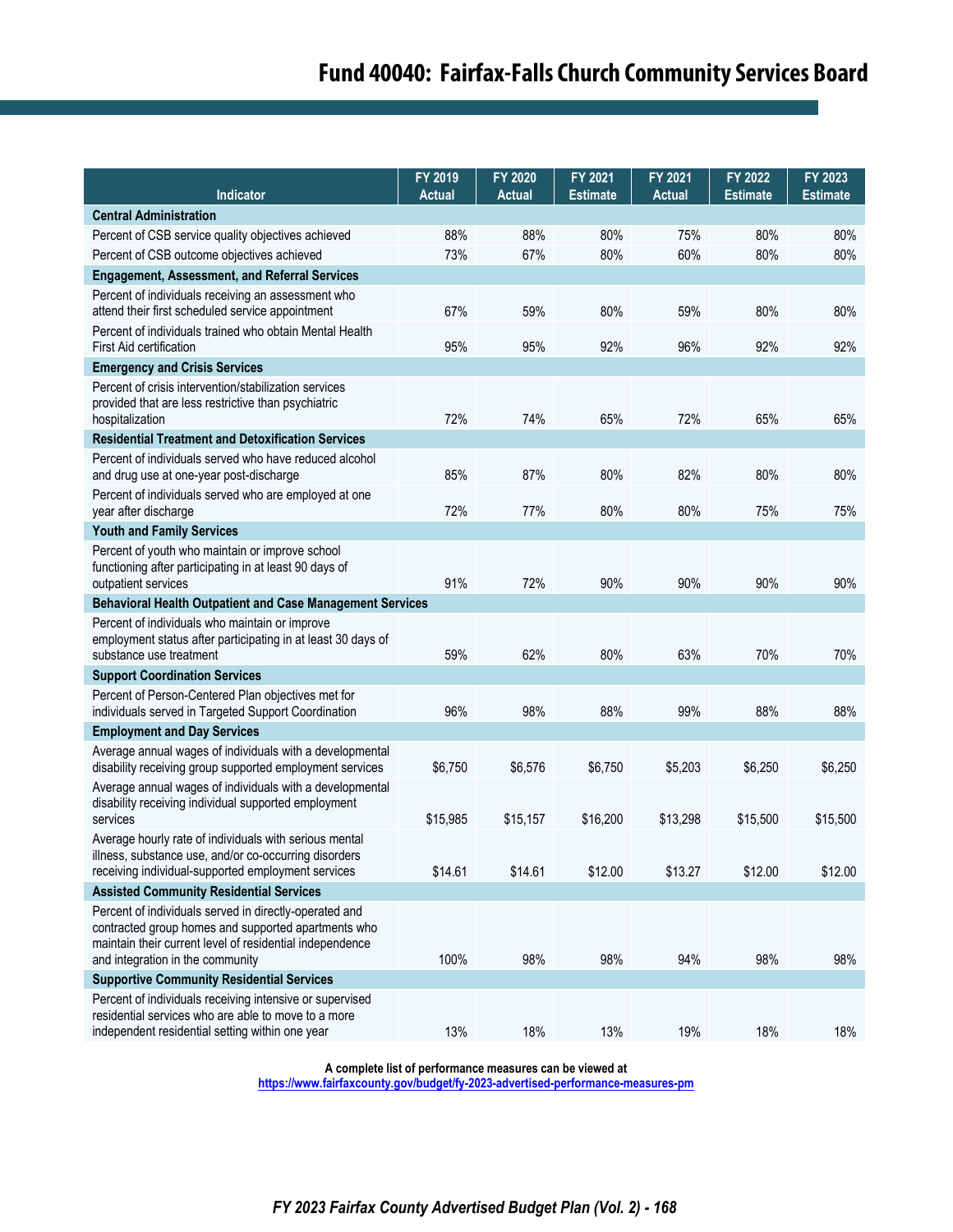## **FUND STATEMENT**

|                                                |                          | FY 2022                              | FY 2022                            | FY 2023                                 |
|------------------------------------------------|--------------------------|--------------------------------------|------------------------------------|-----------------------------------------|
|                                                | FY 2021<br><b>Actual</b> | <b>Adopted</b><br><b>Budget Plan</b> | <b>Revised</b>                     | <b>Advertised</b><br><b>Budget Plan</b> |
| <b>Category</b><br><b>Beginning Balance</b>    | \$26,138,124             | \$18,724,931                         | <b>Budget Plan</b><br>\$38,795,887 | \$10,225,028                            |
|                                                |                          |                                      |                                    |                                         |
| Revenue:                                       |                          |                                      |                                    |                                         |
| <b>Local Jurisdictions:</b>                    |                          |                                      |                                    |                                         |
| Fairfax City                                   | \$2,218,098              | \$2,218,100                          | \$2,218,100                        | \$2,479,063                             |
| Falls Church City                              | 1,005,368                | 1,005,368                            | 1,005,368                          | 1,123,651                               |
| Subtotal - Local                               | \$3,223,466              | \$3,223,468                          | \$3,223,468                        | \$3,602,714                             |
| State:                                         |                          |                                      |                                    |                                         |
| State DBHDS                                    | \$8,743,455              | \$7,839,233                          | \$7,839,233                        | \$8,451,543                             |
| <b>Subtotal - State</b>                        | \$8,743,455              | \$7,839,233                          | \$7,839,233                        | \$8,451,543                             |
| Federal:                                       |                          |                                      |                                    |                                         |
| <b>Block Grant</b>                             | \$4,151,268              | \$4,053,659                          | \$4,053,659                        | \$4,053,659                             |
| Direct/Other Federal                           | 47,877                   | 154,982                              | 154,982                            | 154,982                                 |
| Subtotal - Federal                             | \$4,199,145              | \$4,208,641                          | \$4,208,641                        | \$4,208,641                             |
| Fees:                                          |                          |                                      |                                    |                                         |
| <b>Medicaid Waiver</b>                         | \$7,453,296              | \$2,962,684                          | \$7,000,000                        | \$7,000,000                             |
| Medicaid Option                                | 8,736,090                | 13,064,300                           | 8,582,708                          | 8,582,708                               |
| Program/Client Fees                            | 4,352,505                | 3,994,251                            | 4,296,500                          | 4,296,500                               |
| <b>CSA Pooled Funds</b>                        | 616,349                  | 858,673                              | 890,000                            | 890,000                                 |
| <b>Subtotal - Fees</b>                         | \$21,158,240             | \$20,879,908                         | \$20,769,208                       | \$20,769,208                            |
| Other:                                         |                          |                                      |                                    |                                         |
| Miscellaneous                                  | \$130,931                | \$14,100                             | \$124,800                          | \$124,800                               |
| Subtotal - Other                               | \$130,931                | \$14,100                             | \$124,800                          | \$124,800                               |
| <b>Total Revenue</b>                           | \$37,455,237             | \$36,165,350                         | \$36,165,350                       | \$37,156,906                            |
| Transfers In:                                  |                          |                                      |                                    |                                         |
| General Fund (10001)                           | \$147,216,019            | \$148,691,446                        | \$150,158,878                      | \$165,193,503                           |
| <b>Total Transfers In</b>                      | \$147,216,019            | \$148,691,446                        | \$150,158,878                      | \$165,193,503                           |
| <b>Total Available</b>                         | \$210,809,380            | \$203,581,727                        | \$225,120,115                      | \$212,575,437                           |
|                                                |                          |                                      |                                    |                                         |
| <b>Expenditures:</b>                           |                          |                                      |                                    |                                         |
| <b>Personnel Services</b>                      | \$121,731,966            | \$124,147,434                        | \$128,707,302                      | \$144,386,423                           |
| Operating Expenses <sup>1</sup>                | 50,529,247               | 62,448,342                           | 71,857,646                         | 59,532,746                              |
| Recovered Costs <sup>1</sup>                   | (1,841,850)              | (1,738,980)                          | (1,568,760)                        | (1,568,760)                             |
| Capital Equipment                              | 94,130                   | 0                                    | 898,899                            | 0                                       |
| <b>Total Expenditures</b>                      | \$170,513,493            | \$184,856,796                        | \$199,895,087                      | \$202,350,409                           |
| <b>Transfers Out:</b>                          |                          |                                      |                                    |                                         |
| General Fund (10001)                           | \$0                      | \$0                                  | \$15,000,000                       | \$0                                     |
| General Construction and Contributions (30010) | 1,500,000                | 0                                    | 0                                  | 0                                       |
| <b>Total Transfers Out</b>                     | \$1,500,000              | \$0                                  | \$15,000,000                       | \$0                                     |
| <b>Total Disbursements</b>                     | \$172,013,493            | \$184,856,796                        | \$214,895,087                      | \$202,350,409                           |